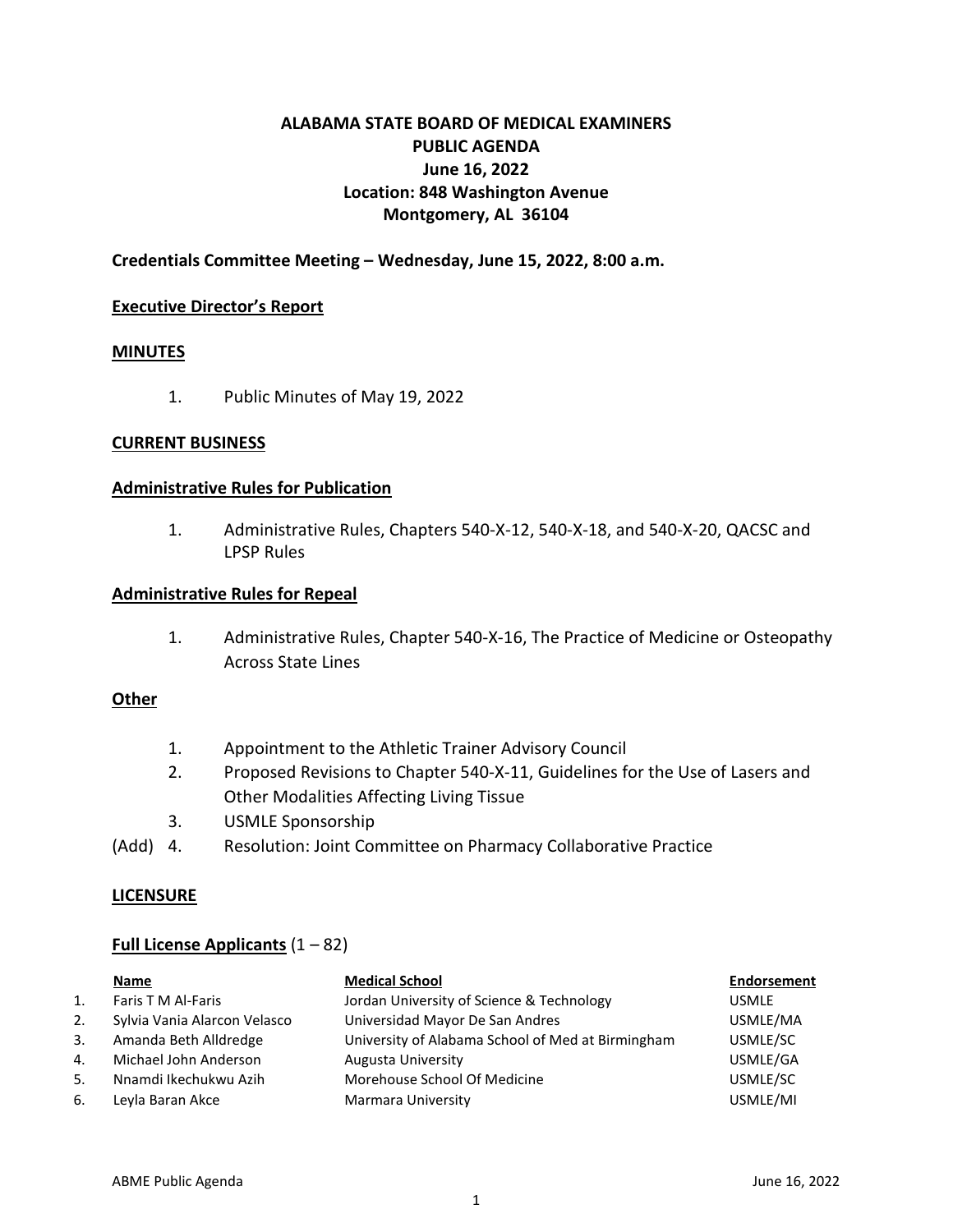## 7. Colby Barber **The Collact Commonwealth Univ School of Med** USMLE 8. Jennifer Jene Bartlett Midwestern University, Arizona Campus COMLEX/VA 9. Cindy Lee Behrens **College of Medicine** Cindy Lee Behrens College of Medicine NBME/OH 10. Russell Byron Berry Alabama College of Osteopathic Medicine COMLEX 11. Ana Teresa Blohm Columbia Univ College of Physicians & Surgeons USMLE/NY 12. Richard Todd Boyett LSU Medical Center In Shreveport FLEX/LA 13. Kendall Stuart Brewer Univ of South Carolina College of Medicine USMLE/SC 14. Marzena M Buzanowska Wright State University School of Medicine USMLE/PA 15. Lamar Fielding Callaway Mercer Uni College of Health Prof Master of Med Science USMLE/NC 16. David Jerome Cohen Sackler School of Med, Tel Aviv Univ Univ USMLE/NJ 17. Berdale Sabado Colorado Des Moines Univ of Osteopathic Med Center COMLEX/IA 18. Benjamin Zion Cooper Albert Einstein College of Med, Yeshiva Univ USMLE/NY 19. Katherine Rainey Dean University of Alabama School of Med at Birmingham USMLE/SC 20. Chinenye Rebecca Dike Abia State University Changes Abia State University Changes Abia State University Changes Abia State University Changes Abia State University Changes Abia State University Changes Abia State Unive 21. Steven S. Donchey **Ross University** FLEX/FL 22. Kane Ethan Edwards University of Mississippi School of Medicine USMLE 23. Steven William Fox Jefferson Med College of Thomas Jefferson University USMLE/PA 24. Tisha Gallanter Dartmouth Medical School USMLE/GA 25. Xinyi Ge Lewis Katz School of Medicine at Temple University USMLE/PA 26. Reema George Edward Via College of Osteo Med-Carolinas Campus COMLEX/TX 27. German Esteban Giese Universidad De Buenos Aires USMLE/IL 28. James Alexander Gillespie buiters University of Queensland Communication COSMLE/LA 29. Hannah Greene University of Mississippi School of Medicine USMLE/OH 30. Katelyn Elisabeth Hardeman Edward Via College of Osteo Med-Auburn Campus COMLEX 31. Stuart Douglas Hurst Emory University School of Medicine USMLE/GA 32. Eva Angelie Imperial Univ of South Carolina School of Medicine USMLE/SC 33. Mohammad Jahangiri Univ of Texas Medical School at Galveston USMLE 34. Laura Elizabeth Johnson Univ of South Alabama College of Medicine USMLE/TN 35. John Paul Jones **Augusta University** NBME/VA NBME/VA 36. Sanjay Tunuguntla Kishore Harvard Medical School USMLE 37. Brendan Koistinen The Midwestern University, Arizona Campus COMLEX 38. Karen Kwak Western Univ of Health Sci, C of Osteo Med of Pacific COMLEX/CA 39. Adrienne Carol Lahti University De Liege FLEX/MD 40. Swati Laroia Coon Lake Erie College of Osteopathic Medicine COMLEX/PA 41. Philip Michael Lavigne Mercer University School of Medicine Theorem COSMLE/GA 42. Stephanie Leon Paredes Universidad Francisco Marroquin USMLE/AL 43. Stephen Andrew Leschak Hahnemann University School of Medicine NBME/PA 44. Laith Nazih Maali Jordan University of Science & Technology USMLE/NM 45. Morgan Sparks Martin University of Alabama School of Med at Birmingham USMLE/LA 46. Chad Michael McCall Univ of NC School at Chapel Hill School of Med USMLE/PA

- 
- 
- 
- 
- 
- 
- 
- 

|     | <b>Name</b>                 | <b>Medical School</b>                                   | <b>Endorsement</b> |
|-----|-----------------------------|---------------------------------------------------------|--------------------|
| 7.  | Colby Barber                | Virginia Commonwealth Univ School of Med                | <b>USMLE</b>       |
| 8.  | Jennifer Jene Bartlett      | Midwestern University, Arizona Campus                   | COMLEX/VA          |
| 9.  | Cindy Lee Behrens           | University of Toledo College of Medicine                | NBME/OH            |
| 10. | Russell Byron Berry         | Alabama College of Osteopathic Medicine                 | COMLEX             |
| 11. | Ana Teresa Blohm            | Columbia Univ College of Physicians & Surgeons          | USMLE/NY           |
| 12. | Richard Todd Boyett         | LSU Medical Center In Shreveport                        | FLEX/LA            |
| 13. | Kendall Stuart Brewer       | Univ of South Carolina College of Medicine              | USMLE/SC           |
| 14. | Marzena M Buzanowska        | Wright State University School of Medicine              | USMLE/PA           |
| 15. | Lamar Fielding Callaway     | Mercer Uni College of Health Prof Master of Med Science | USMLE/NC           |
| 16. | David Jerome Cohen          | Sackler School of Med, Tel Aviv Univ                    | USMLE/NJ           |
| 17. | Berdale Sabado Colorado     | Des Moines Univ of Osteopathic Med Center               | COMLEX/IA          |
| 18. | Benjamin Zion Cooper        | Albert Einstein College of Med, Yeshiva Univ            | USMLE/NY           |
| 19. | Katherine Rainey Dean       | University of Alabama School of Med at Birmingham       | USMLE/SC           |
| 20. | Chinenye Rebecca Dike       | Abia State University                                   | USMLE/NE           |
| 21. | Steven S. Donchey           | <b>Ross University</b>                                  | FLEX/FL            |
| 22. | Kane Ethan Edwards          | University of Mississippi School of Medicine            | <b>USMLE</b>       |
| 23. | <b>Steven William Fox</b>   | Jefferson Med College of Thomas Jefferson University    | USMLE/PA           |
| 24. | Tisha Gallanter             | Dartmouth Medical School                                | USMLE/GA           |
| 25. | Xinyi Ge                    | Lewis Katz School of Medicine at Temple University      | USMLE/PA           |
| 26. | Reema George                | Edward Via College of Osteo Med-Carolinas Campus        | COMLEX/TX          |
| 27. | German Esteban Giese        | Universidad De Buenos Aires                             | USMLE/IL           |
| 28. | James Alexander Gillespie   | University of Queensland                                | USMLE/LA           |
| 29. | Hannah Greene               | University of Mississippi School of Medicine            | USMLE/OH           |
| 30. | Katelyn Elisabeth Hardeman  | Edward Via College of Osteo Med-Auburn Campus           | <b>COMLEX</b>      |
| 31. | <b>Stuart Douglas Hurst</b> | Emory University School of Medicine                     | USMLE/GA           |
| 32. | Eva Angelie Imperial        | Univ of South Carolina School of Medicine               | USMLE/SC           |
| 33. | Mohammad Jahangiri          | Univ of Texas Medical School at Galveston               | <b>USMLE</b>       |
| 34. | Laura Elizabeth Johnson     | Univ of South Alabama College of Medicine               | USMLE/TN           |
| 35. | John Paul Jones             | Augusta University                                      | NBME/VA            |
| 36. | Sanjay Tunuguntla Kishore   | <b>Harvard Medical School</b>                           | <b>USMLE</b>       |
| 37. | Brendan Koistinen           | Midwestern University, Arizona Campus                   | <b>COMLEX</b>      |
| 38. | Karen Kwak                  | Western Univ of Health Sci, C of Osteo Med of Pacific   | COMLEX/CA          |
| 39. | Adrienne Carol Lahti        | University De Liege                                     | FLEX/MD            |
| 40. | Swati Laroia Coon           | Lake Erie College of Osteopathic Medicine               | COMLEX/PA          |
| 41. | Philip Michael Lavigne      | Mercer University School of Medicine                    | USMLE/GA           |
| 42. | Stephanie Leon Paredes      | Universidad Francisco Marroquin                         | USMLE/AL           |
| 43. | Stephen Andrew Leschak      | Hahnemann University School of Medicine                 | NBME/PA            |
| 44. | Laith Nazih Maali           | Jordan University of Science & Technology               | USMLE/NM           |
| 45. | Morgan Sparks Martin        | University of Alabama School of Med at Birmingham       | USMLE/LA           |
| 46. | Chad Michael McCall         | Univ of NC School at Chapel Hill School of Med          | USMLE/PA           |
| 47. | Jessica Liu McMullin        | Emory University School of Medicine                     | <b>USMLE</b>       |
| 48. | Ximena Morales              | Pontificia Universidad Javeriana                        | USMLE/PA           |
| 49. | Reshma Motiwala             | Univ of Seychelles American Institute of Medicine       | USMLE/OK           |
| 50. | <b>Bradley Nesbit</b>       | University of Mississippi School of Medicine            | USMLE/MS           |
| 51. | David Olaoluwa Osula        | University of Alabama School of Med at Birmingham       | <b>USMLE</b>       |
| 52. | Gary Michael Pablo          | University of Miami Miller School of Medicine           | NBME/OK            |
| 53. | Nunzio Peter Pagano         | West Virginia School of Osteopathic Medicine            | COMLEX/WV          |
| 54. | Emily Ann Peterson          | Eastern Virginia Medical School                         | <b>USMLE</b>       |
| 55. | Nathaniel Lee Peyton        | University of Louisville School of Medicine             | USMLE/LA           |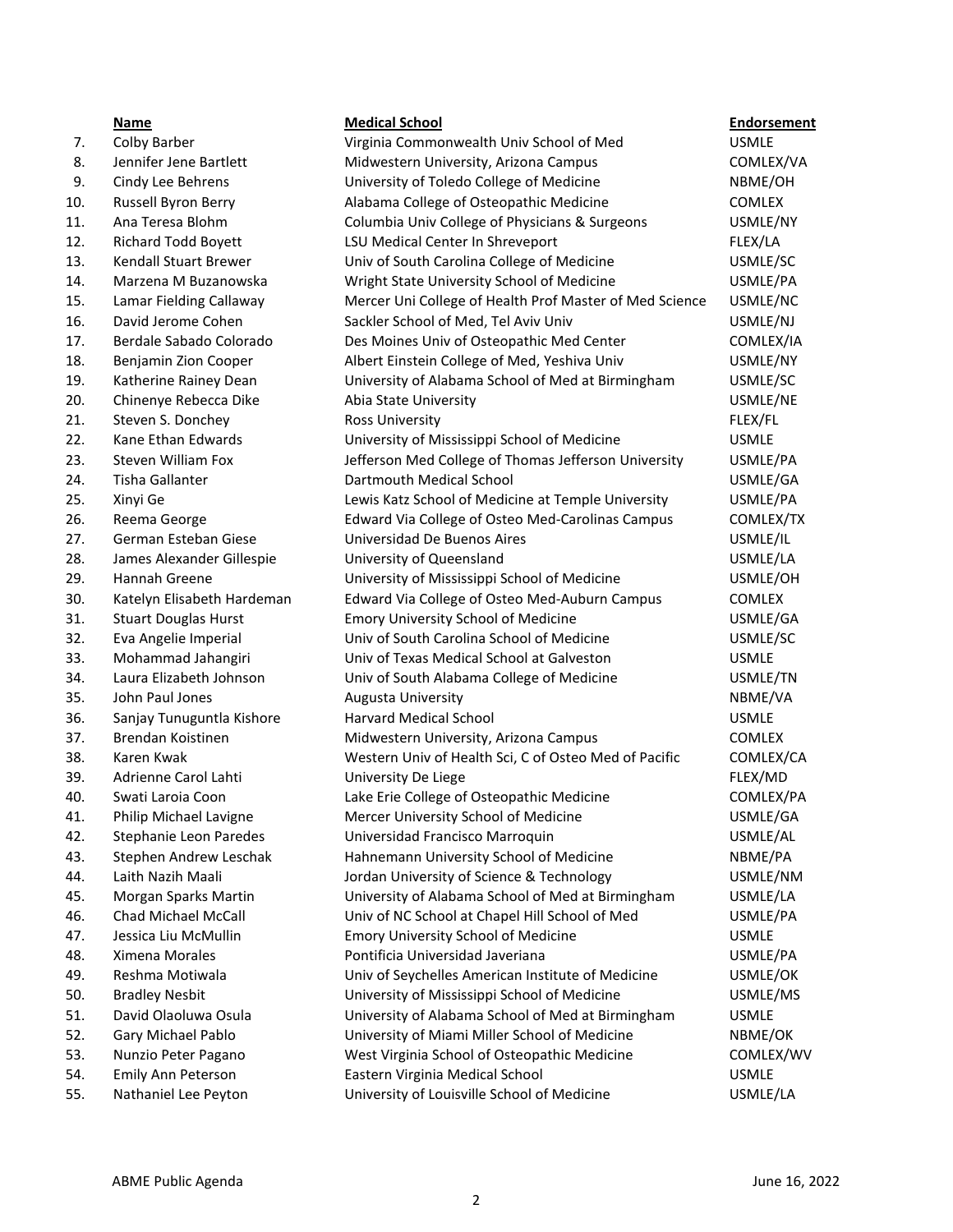|     | Name                             | <b>Medical School</b>                              | <b>Endorsement</b> |
|-----|----------------------------------|----------------------------------------------------|--------------------|
| 56. | Lisa Primiani                    | Ross University                                    | USMLE/NJ           |
| 57. | Sergio Quijano                   | New York University School of Medicine             | USMLE/NY           |
| 58. | <b>Thomas Albert Ricks</b>       | University of Mississippi School of Medicine       | USMLE/SC           |
| 59. | <b>Ryan David Riggs</b>          | Florida State University College of Medicine       | USMLE/SC           |
| 60. | Lauren Coleman Robinson          | Univ of Tennessee Health Sci Center College of Med | USMLE/TN           |
| 61. | Mark Munther Sahawneh            | Ross University                                    | USMLE/FL           |
| 62. | Rouhin Sen                       | Creighton University School of Medicine            | USMLE/NE           |
| 63. | <b>Thomas Anderson Sensing</b>   | Lake Erie College of Osteopathic Medicine          | COMLEX/OH          |
| 64. | Kevin Singh Sidhu                | Touro Univ College Of Osteopathic Medicine         | COMLEX/CA          |
| 65. | <b>Eric William Simons</b>       | Eastern Virginia Medical School                    | FLEX/OK            |
| 66. | Sarah Lind Stone                 | Texas A&M Univ Health Science Center C of Med      | USMLE/TX           |
| 67. | Sima Suler                       | University of Sarajevo                             | USMLE/IN           |
| 68. | Pratibaa Vrinda Suresh           | Michigan State Univ C Of Osteopathic Med           | COMLEX/MI          |
| 69. | Ashley Hill Surles               | University of Mississippi School of Medicine       | <b>USMLE</b>       |
| 70. | <b>Maria Thomas</b>              | University of Jos                                  | USMLE/MI           |
| 71. | Carroll Anna Troy                | Alabama College of Osteopathic Medicine            | COMLEX/MS          |
| 72. | <b>Erica Patrice Perry Tsang</b> | Boston University School of Medicine               | USMLE/VA           |
| 73. | Shannon Renee Ursu               | American University of Antigua                     | USMLE/AZ           |
| 74. | Mauricio Valenzuela              | Univ of Tennessee Health Sci Center College of Med | USMLE/FL           |
| 75. | Bingyan Wang                     | Philadelphia College of Osteopathic Medicine       | COMLEX/GA          |
| 76. | Forest Ward Weir                 | Univ of South Carolina School of Medicine          | USMLE/OH           |
| 77. | <b>Mallory Louise Willis</b>     | Edward Via College of Osteo Med-Auburn Campus      | <b>COMLEX</b>      |
| 78. | Melanie Jean Winningham          | Ponce School of Medicine                           | USMLE/GA           |
| 79. | Mackenzie M Woodson              | University of Louisville School of Medicine        | <b>USMLE</b>       |
| 80. | Calvin Chih-Chia Wu              | Keck School of Med, Univ of Southern California    | USMLE/CA           |
| 81. | Andy Yu                          | Alabama College of Osteopathic Medicine            | <b>COMLEX</b>      |
| 82. | Shouling Zhang                   | Stony Brook Univ Health Sci Center Sch of Med      | USMLE/NY           |

# **Limited License Applicants** (1 – 71)

|     | <b>Name</b>            | <b>Medical School</b>                       | <b>Endorsement</b> | <b>Practice Location</b>        | License |
|-----|------------------------|---------------------------------------------|--------------------|---------------------------------|---------|
| 1.  | Pushkar Aggarwal       | Univ of Cincinnati College of Medicine      | LL/AL              | Southeast Health Res Pro        | R       |
| 2.  | Charles Z Aggen        | Univ of South Alabama College of Med        | LL/AL              | USA Emergency Med Res Pro       | R       |
| 3.  | Ahmed A Y Alhassan     | University of Khartoum                      | LL/AL              | <b>UAB Psychiatry Res Pro</b>   | R       |
| 4.  | John Carl Angiel       | Philadelphia College of Osteo Med           | LL/AL              | Cahaba - Centerville FM Res Pro | R       |
| 5.  | Liliana Montenegro     | Cayetano Heredia University                 | LL/AL              | USA Health Pediatric Res Pro    | R       |
| 6.  | Ryan A Bear            | Alabama College of Osteo Med                | LL/AL              | USA Internal Med Res Pro        | R       |
| 7.  | Omar Khadir Bilbeisi   | Edward Via C of Osteo Med-Auburn            | LL/AL              | Tuscaloosa FM Res Pro           | R       |
| 8.  | Craig Lee Borne        | Lincoln Mem U Debusk C of Osteo Med         | LL/AL              | Cahaba - Centerville FM Res Pro | R.      |
| 9.  | Jeremie D Bourget      | Campbell U Jerry Wallace Osteo Med          | LL/AL              | USA Emergency Med Res Pro       | R       |
| 10. | Thomas Allen Boyd      | U of South Alabama C of Medicine            | LL/AL              | USA Orthopedic Surgery Res Pro  | R       |
| 11. | Josue M Breaux         | <b>Tulane University School of Medicine</b> | LL/AL              | Cahaba-Centreville FM Res Pro   | R       |
| 12. | Lily M Brooks          | U of South Alabama C of Medicine            | LL/AL              | USA - Emergency Med Res Pro     | R       |
| 13. | <b>Austin H Brooks</b> | U of Alabama S of Med Tuscaloosa            | LL/AL              | UA Tuscaloosa - FM Res Pro      | R       |
| 14. | Rachel E Brown         | Alabama College of Osteopathic Med          | LL/AL              | Cahaba - Centerville FM Res Pro | R.      |
| 15. | Christopher M Bui      | Univ of Mississippi School of Medicine      | LL/AL              | USA/Internal Medicine Res Pro   | R.      |
| 16. | Rachel ButlerSarvaunt  | Edward Via C of Osteo Med-Auburn            | LL/AL              | Tuscaloosa FM Res Pro           | R       |
| 17. | Rosetta C Campbell     | Sidney Kimmel Med C Thomas Jefferson        | LL/AL              | USA Pathology Res Pro           | R       |
| 18. | Aaron James Chinners   | U of South Alabama C of Medicine            | LL/AL              | USA IM /Peds Res Pro            | R       |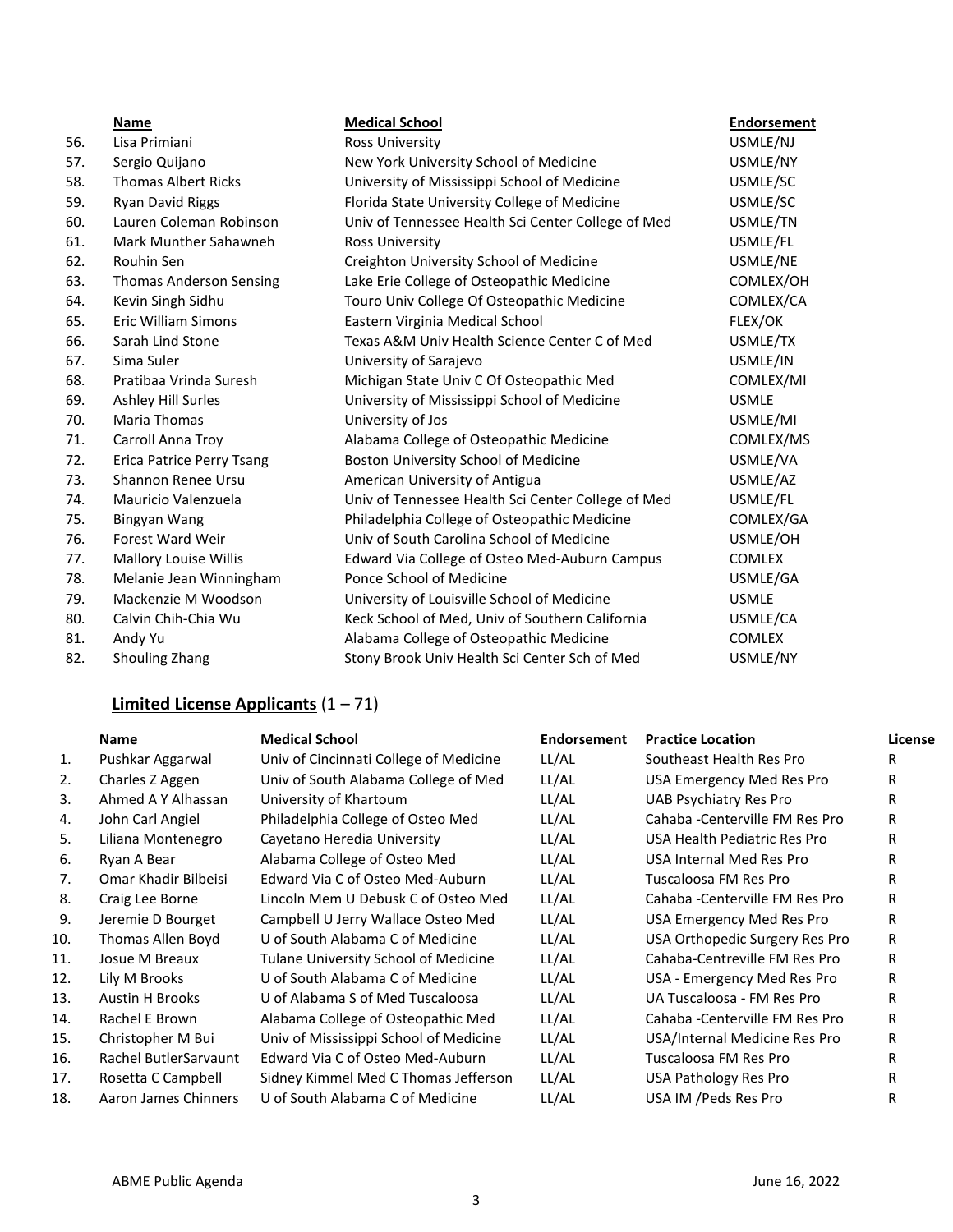|     | <b>Name</b>                  | <b>Medical School</b>                     | <b>Endorsement</b> | <b>Practice Location</b>            | License |
|-----|------------------------------|-------------------------------------------|--------------------|-------------------------------------|---------|
| 19. | Perri Gilbert Cimo           | Edward Via C of Osteo Med, Carolinas      | LL/AL              | South Baldwin FM Res Pro            | R       |
| 20. | <b>Riley David Coots</b>     | Univ of Kentucky College of Medicine      | LL/AL              | USA- Emergency Med. Res Pro         | R       |
| 21. | Sruthi Damodara              | Nova Southeastern Univ College of Med     | LL/AL              | Cahaba - Centerville FM Res Pro     | R       |
| 22. | Muzammil L Dastagir          | University of Health & Sciences           | LL/AL              | UAB - Montgomery IM Res Pro         | R       |
| 23. | Christian B Dunaway          | U of South Alabama C of Medicine          | LL/AL              | USA Ortho Surgery Re. Pro           | R       |
| 24. | <b>Charles Edward Earles</b> | U of TN Health Sci Center C of Med        | LL/AL              | Cahaba - Centerville FM Res Pro     | R       |
| 25. | Misty Lynn Ellis             | St Georges University of London           | LL/AL              | USA Internal Med Res Pro            | R       |
| 26. | Marissa S Foster             | Rocky Vista Univ College of Osteo Med     | LL/AL              | SE Health Res Pro Transitional Year | R       |
| 27. | Audrey Ellen Gunn            | Alabama College of Osteopathic Med        | LL/AL              | USA Health Pediatric Res Pro        | R       |
| 28. | Meagan Self Hoggle           | Alabama College of Osteopathic Med        | LL/AL              | Southeast Health IM Res Pro         | R       |
| 29. | Alisha Danielle Holt         | Lincoln Mem U Debusk C of Osteo Med       | LL/AL              | USA Health Pediatric Res Pro        | R       |
| 30. | Andrew J Horton              | Arkansas College of Osteopathic Med       | LL/AL              | Southeast Health Res Pro            | R       |
| 31. | Christopher D Ingram         | Western U Health Sci, Osteo Med Pacific   | LL/AL              | Cahaba Family Medicine Res Pro      | R       |
| 32. | Jared M Johnson              | Alabama College of Osteopathic Med        | LL/AL              | USA IM Res Pro                      | R       |
| 33. | Joel Scott Johnson II        | Alabama College of Osteopathic Med        | LL/AL              | SE Health Res Pro Transitional Year | R       |
| 34. | Nathanael Y Johnston         | Brody S of Med at East Carolina Univ      | LL/AL              | USA Peds Res Pro                    | R       |
| 35. | Daniel Friel Leach, III      | University of Florida College of Med      | LL/AL              | SE Health Transitional Res Pro      | R       |
| 36. | <b>Richard Preston Lewis</b> | New York College of Osteopathic Med       | LL/AL              | UAB-Selma FM Res Pro                | R       |
| 37. | Mackenzie Kellen Link        | U of South Florida College of Med         | LL/AL              | USA Emergency Med Res Pro           | R       |
| 38. | Michael G McNabney           | U of TN Health Sci Center C of Med        | LL/AL              | Cahaba - Centerville FM Res Pro     | R       |
| 39. | Alexander P McNally          | Eastern Virginia Medical School           | LL/AL              | <b>USA Surgery Res Pro</b>          | R       |
| 40. | Meghan H McNeely             | LSU Medical Center In Shreveport          | LL/AL              | USA OBGYN Res Pro                   | R       |
| 41. | Hannah E Moreland            | Univ of South Carolina School of Med      | LL/AL              | <b>USA Surgery Res Pro</b>          | R       |
| 42. | Zoha M N Nizami              | Maharashtra Institute of Medical Sci      | LL/AL              | <b>USA Pediatric Res Pro</b>        | R       |
| 43. | Kevin J T O'Keefe            | University of Florida College of Medicine | LL/AL              | SE Health Transitional Res Pro      | R       |
| 44. | Aaron Felix Paille           | LSU Medical Center In Shreveport          | LL/AL              | USA IM Res Pro                      | R       |
| 45. | Daniel Bennett Paltzik       | Technion Israel Institute of Technology   | LL/AL              | SE Health Transitional Res Pro      | R       |
| 46. | Chang Hwan Park              | U of Debrecen, Med & Health Sci Centre    | LL/AL              | SE Health IM Res Pro                | R       |
| 47. | Priscilla A Perez            | Univ of South Alabama College of Med      | LL/AL              | <b>USA Surgery Res Pro</b>          | R       |
| 48. | Elizabeth P Mendez           | U de Ciencias Medicas de la Habana        | LL/AL              | <b>USA Pediatric Res Pro</b>        | R       |
| 49. | Muhammad A Qureshi           | St James S of Med St. Vincent Grenadines  | LL/AL              | SE Health IM Res Pro                | R       |
| 50. | Daniel M Radwanski           | Medical University of Lublin              | LL/AL              | SE Health IM Res Pro                | R       |
| 51. | Jocelyn C Ragan              | Edward Via C of Osteo Med, Carolinas      | LL/AL              | Cahaba - Centerville FM Res Pro     | R       |
| 52. | Cody Isaac Roberts           | Univ of South Alabama College of Med      | LL/AL              | USA OBGYN Res Pro                   | R       |
| 53. | John P Scarbrough            | Univ of South Alabama College of Med      | LL/AL              | <b>USA Pediatrics Res Pro</b>       | R       |
| 54. | Stefan Scheel                | Universidad Francisco Marraquin           | LL/AL              | UAB - Montgomery - IM Res Pro       | R       |
| 55. | Laurel Cassidy Sharp         | Univ of South Alabama College of Med      | LL/AL              | USA Health / Surgery Res Pro        | R       |
| 56. | Sydney O Smith               | Lincoln Mem U Debusk C of Osteo Med       | LL/AL              | South Baldwin FM Res Pro            | R       |
| 57. | Soterios C Stroud            | Idaho College of Osteopathic Medicine     | LL/AL              | USA Emergency Med Res Pro           | R       |
| 58. | Shelby Anne Swede            | Univ of Mississippi School of Medicine    | LL/AL              | South Baldwin FM Res Pro            | R       |
| 59. | Courtney Jean Syfrett        | Edward Via C of Osteo Med, Carolinas      | LL/AL              | Southeast Health IM Res Pro         | R       |
| 60. | Marco Patrick Teeter         | Alabama College of Osteopathic Med        | LL/AL              | USA/Internal Medicine Res Pro       | R       |
| 61. | Judith May Thomas            | St James S of Med St. Vincent Grenadines  | LL/AL              | Gadsden Reg Med /FM Res Pro         | R       |
| 62. | Iboro Obot Udoete            | All Saints University School of Medicine  | LL/AL              | <b>USA/Pediatric Res Pro</b>        | R       |
| 63. | William R Wallace            | St Georges University of London           | LL/AL              | UA-Tuscaloosa FM Res Pro            | R       |
| 64. | David Mark Warnky            | University of Kansas School of Medicine   | LL/AL              | USA Health Surgery Res Pro          | R       |
| 65. | Daniel Lee Warren            | Univ of South Alabama College of Med      | LL/AL              | USA Health Surgery Res Pro          | R       |
| 66. | Douglas C Williams           | University of Mississippi School of Med   | LL/AL              | USA IM Res Pro                      | R       |
| 67. | Anna K Woodham               | Univ of South Alabama College of Med      | LL/AL              | USA Health Surgery Res Pro          | R       |
|     |                              |                                           |                    |                                     |         |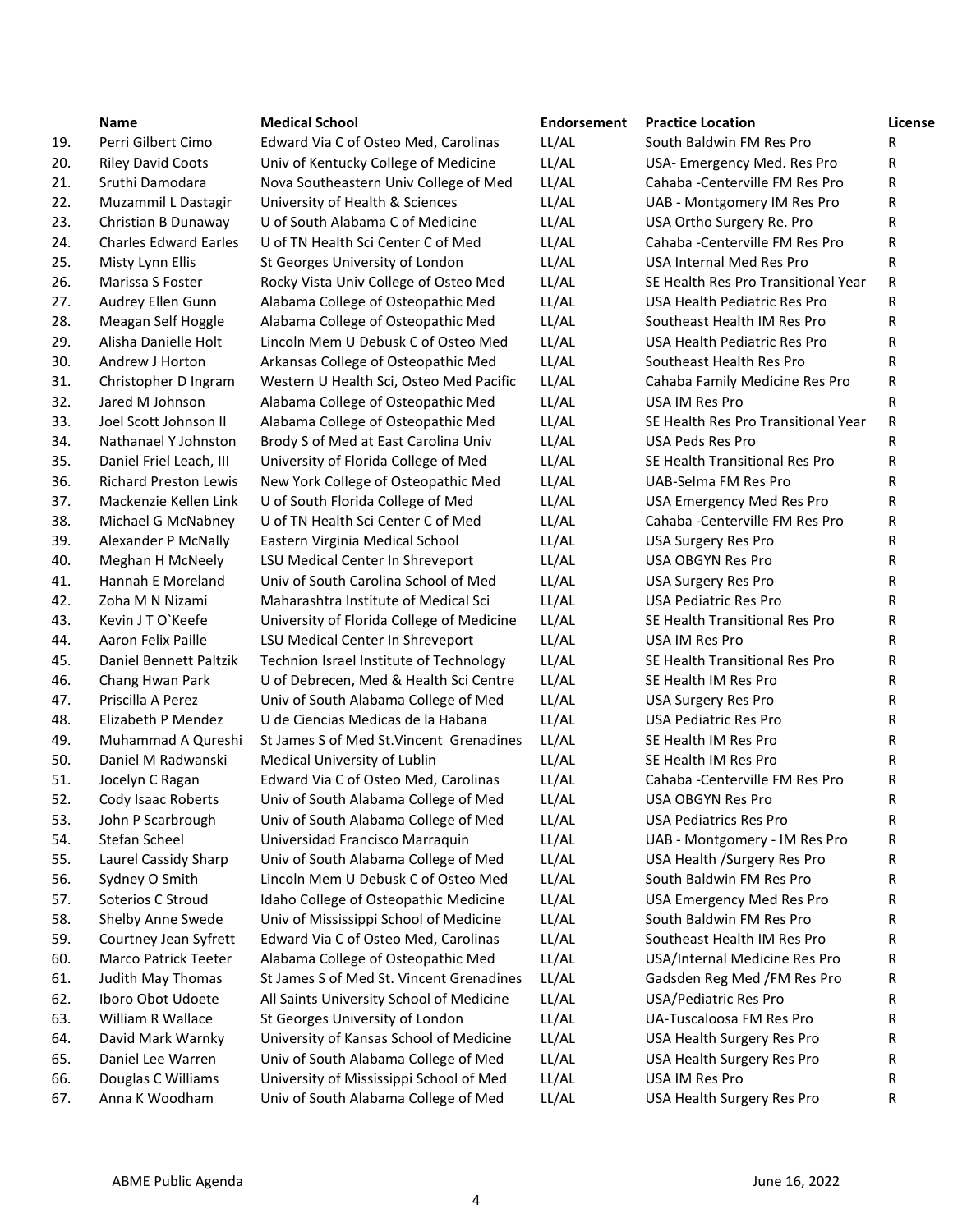|     | <b>Name</b>         | <b>Medical School</b>                | Endorsement | <b>Practice Location</b>       | License |
|-----|---------------------|--------------------------------------|-------------|--------------------------------|---------|
| 68. | Jenifer Lin Yeh     | Alabama College of Osteopathic Med   | LL/AL       | USA IM Res Pro                 |         |
| 69. | Melody Marie Zeidan | Univ of South Alabama College of Med | LL/AL       | USA Health Surgery Res Pro     |         |
| 70. | Xuebao Zhang        | Shihezi University                   | LL/AL       | USA Health Pathology Res Pro   | R       |
| 71. | Elise Estella Zhao  | Geisinger Commonwealth School of Med | LL/AL       | SE Health Transitional Res Pro |         |

# **Provisional License Applicants** (1 – 65)

|     | <b>Name</b>                     | <b>Medical School</b>                             | <b>Endorsement</b> |
|-----|---------------------------------|---------------------------------------------------|--------------------|
| 1.  | Mona H M H Abdelmoneim          | Weill Cornell Medical College in Qatar            | <b>USMLE</b>       |
| 2.  | <b>Marcos J Almonte Sencion</b> | Ibero-Americana University                        | <b>USMLE</b>       |
| 3.  | <b>Sterling Howard Anderson</b> | Edward Via College of Osteo Med-Auburn Campus     | <b>COMLEX</b>      |
| 4.  | Secil Aydinoz                   | Ankara University                                 | USMLE/MN           |
| 5.  | Tundun Oreoluwa Babalola        | All Saints University School of Medicine          | <b>USMLE</b>       |
| 6.  | Poojitha Balakrishnan           | Univ of Alabama School of Med at Birmingham       | <b>USMLE</b>       |
| 7.  | <b>Connor Thomas Bartow</b>     | Lincoln Memorial Univ DeBusk College of Osteo Med | <b>COMLEX</b>      |
| 8.  | Mansi Batra                     | Himalayan Institute of Medical Sciences           | <b>USMLE</b>       |
| 9.  | Caroline D Besley               | Univ of South Carolina College of Med             | <b>USMLE</b>       |
| 10. | Scott Edward Bisch              | Mercer University School of Medicine              | <b>USMLE</b>       |
| 11. | Sukhmani Boparai                | Vardhman Mahavir Medical College                  | USMLE/LA           |
| 12. | Andre Xavier Bourg              | Univ of South Carolina College of Med             | <b>USMLE</b>       |
| 13. | Anastasia Brit                  | American University of the Caribbean              | <b>USMLE</b>       |
| 14. | Marines Castillo Echevarria     | Universidad Autonoma De Guadalajara               | <b>USMLE</b>       |
| 15. | David Christopherson            | University of Cincinnati College of Medicine      | <b>USMLE</b>       |
| 16. | Haley Lane Clay                 | Edward Via College of Osteo Med-Auburn Campus     | <b>COMLEX</b>      |
| 17. | Courtney Ann Conklin            | American University of The Caribbean              | USMLE/VA           |
| 18. | Joel Thomas Conway              | Univ of Tennessee Health Sci Center C of Med      | <b>USMLE</b>       |
| 19. | Kevin John Donovan              | American University of The Caribbean              | USMLE/WY           |
| 20. | Belqis Said Em Elferjani        | Int'l Med & Tech U of Tripoli Faculty of Med      | <b>USMLE</b>       |
| 21. | Kateryna Feldman                | <b>National Medical University</b>                | <b>USMLE</b>       |
| 22. | Jose Eduardo Fossas Espinosa    | Univ Central Del Caribe School of Med             | USMLE/TX           |
| 23. | Anitha Gondhi                   | Osmania Medical College                           | USMLE/MI           |
| 24. | Kyle Christopher Grose          | Texas Tech U Health Sci Center Sch of Med         | <b>USMLE</b>       |
| 25. | Qamar Gulzar                    | Avalon University School of Medicine              | <b>USMLE</b>       |
| 26. | Syed Jibran Haider              | Khyber Medical College, U of Peshawar             | <b>USMLE</b>       |
| 27. | Hesham Aldean Hassan            | Ross University                                   | USMLE/FL           |
| 28. | Davey-Ann Kimberley Hosang      | St Georges University of London                   | USMLE/IL           |
| 29. | Austin Riley Huitzacua          | American University of The Caribbean              | USMLE/WY           |
| 30. | Zasmine Tracea Hymes-Green      | Univ of Alabama School of Med at Birmingham       | <b>USMLE</b>       |
| 31. | <b>Bedour Yousef Jafar</b>      | Royal College of Surgeons in Ireland              | USMLE/PA           |
| 32. | Priyanka Kapoor                 | Government Medical College Amritsar               | <b>USMLE</b>       |
| 33. | Muhammad Jahanzeb Khalil        | University of the Punjab Med College              | <b>USMLE</b>       |
| 34. | Raghunandan Konda               | Karnatak University Medical College               | <b>USMLE</b>       |
| 35. | Sagar N. Kulkarni               | American University of Antigua                    | <b>USMLE</b>       |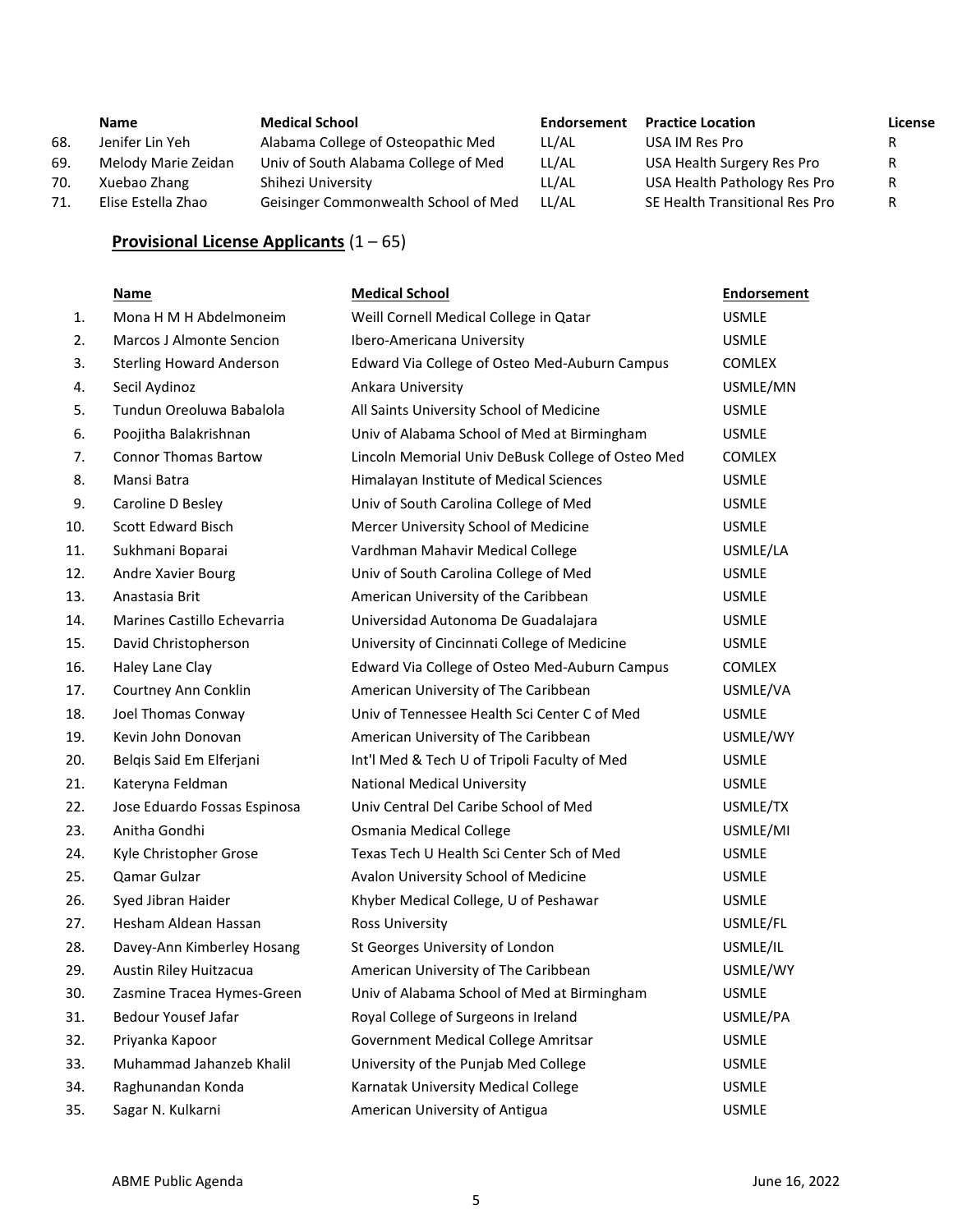- 36. Nicole Denise S
- 37. Ellen Jane Lorenzen
- 38. Asim Nadeem
- 
- 40. Sai Kiran Nimm
- 41. Ikechukwu Ron
- 42. Michael Change
- 43. Philip Omozogi
- 44. Adarsha Ojha
- 45. Joanna Katarzy
- 46. Ashwini Satyap
- 47. Ramya Ramakr
- 48. Zahn Raubenhe
- 49. Rhett Michael
- 
- 51. Nathaniel J Rod
- 52. Mohammad Re
- 
- 54. Minakshi Vivek
- 55. Yuriy Skrubert
- 56. Charlotte Anne
- 57. Charlotte Izabe
- 58. Nikita Kumar Theophilus Jawaharlal Negati
- 59. August Weller
- 60. Roman Lee Tra
- 61. Nhi Ngoc Vu-Ti
- 
- 63. James Wiley W
- 
- 65. Tehmina Zafar

# **Name Medical School Endorsement**

| 36. | Nicole Denise Shanae Lassiter | Univ of Alabama School of Med at Birmingham | <b>USMLE</b>  |
|-----|-------------------------------|---------------------------------------------|---------------|
| 37. | Ellen Jane Lorenzen           | Univ of Med and Health Sciences, St. Kitts  | <b>USMLE</b>  |
| 38. | Asim Nadeem                   | Services Institute of Medical Sciences      | <b>USMLE</b>  |
| 39. | Christine Phuong Mai Nguyen   | American University of The Caribbean        | USMLE/MI      |
| 40. | Sai Kiran Nimmagadda          | Sun Yat-sen Univ Med Sci Lingham College    | <b>USMLE</b>  |
| 41. | Ikechukwu Ronald Ogbu         | St Georges University of London             | USMLE/NV      |
| 42. | Michael Changmin Oh           | Lake Erie College of Osteopathic Medicine   | <b>COMLEX</b> |
| 43. | Philip Omozogie Ojeabulu      | University of Benin                         | <b>USMLE</b>  |
| 44. | Adarsha Ojha                  | Kathmandu Medical College                   | USMLE/IL      |
| 45. | Joanna Katarzyna Potera       | Jagiellonian University Medical College     | <b>USMLE</b>  |
| 46. | Ashwini Satyappa Pujari       | Karnatak University Medical College         | <b>USMLE</b>  |
| 47. | Ramya Ramakrishnan            | Gandhi Medical College, Secunderabad        | <b>USMLE</b>  |
| 48. | Zahn Raubenheimer             | Trinity College, University of Dublin       | USMLE/IA      |
| 49. | <b>Rhett Michael Reynolds</b> | LSU Medical Center In Shreveport            | <b>USMLE</b>  |
| 50. | Mariam Riad                   | Spartan Health Sciences University          | <b>USMLE</b>  |
| 51. | Nathaniel J Rodriguez         | American University of Antigua              | USMLE/GA      |
| 52. | Mohammad Reshad Sakhi         | Saba University School of Medicine          | <b>USMLE</b>  |
| 53. | Daniel Sands                  | U of Texas Medical School at Galveston      | <b>USMLE</b>  |
| 54. | Minakshi Vivek Shukla         | Krishna Institute of Medical Sciences       | <b>USMLE</b>  |
| 55. | Yuriy Skrubert                | St Georges University of London             | <b>USMLE</b>  |
| 56. | <b>Charlotte Anne Snook</b>   | University of South Carolina College of Med | <b>USMLE</b>  |
| 57. | Charlotte Izabel Streetzel    | University of Florida College of Medicine   | <b>USMLE</b>  |
| 58. | Nikita Kumar Theophilus       | Jawaharlal Nehru Medical College, Belgaum   | <b>USMLE</b>  |
| 59. | August Weller Tournay         | American University of the Caribbean        | USMLE/FL      |
| 60. | Roman Lee Travis              | Univ of Alabama School of Med at Birmingham | <b>USMLE</b>  |
| 61. | Nhi Ngoc Vu-Ticar             | St Georges University of London             | <b>USMLE</b>  |
| 62. | Ting Wei                      | Sichuan Medical College                     | <b>USMLE</b>  |
| 63. | James Wiley West              | Univ of South Alabama College of Medicine   | <b>USMLE</b>  |
| 64. | Kevin Yang                    | Univ of Alabama School of Med at Birmingham | <b>USMLE</b>  |
| 65. | Tehmina Zafar                 | Avalon University School of Medicine        | <b>USMLE</b>  |

## **Certificates of Qualification for Ratification** (1 – 5)

| <b>Name</b> | <b>Medical School</b> | Endorsement |
|-------------|-----------------------|-------------|
|             |                       |             |

| 1. | Alex Ali Afshar       | LSU Medical Center In Shreveport          | <b>USMLE</b>  |
|----|-----------------------|-------------------------------------------|---------------|
| 2. | David Michael Brown   | Univ of Alabama School of Med Birmingham  | <b>USMLE</b>  |
| 3. | Devina Jagota         | Univ of North Texas Health Science Center | <b>COMLEX</b> |
| 4. | John Gregory Phillips | Univ of Alabama School of Med Birmingham  | <b>USMLE</b>  |
| 5. | Caroline Watson       | Univ of Alabama School of Med Birmingham  | USMLE/LA      |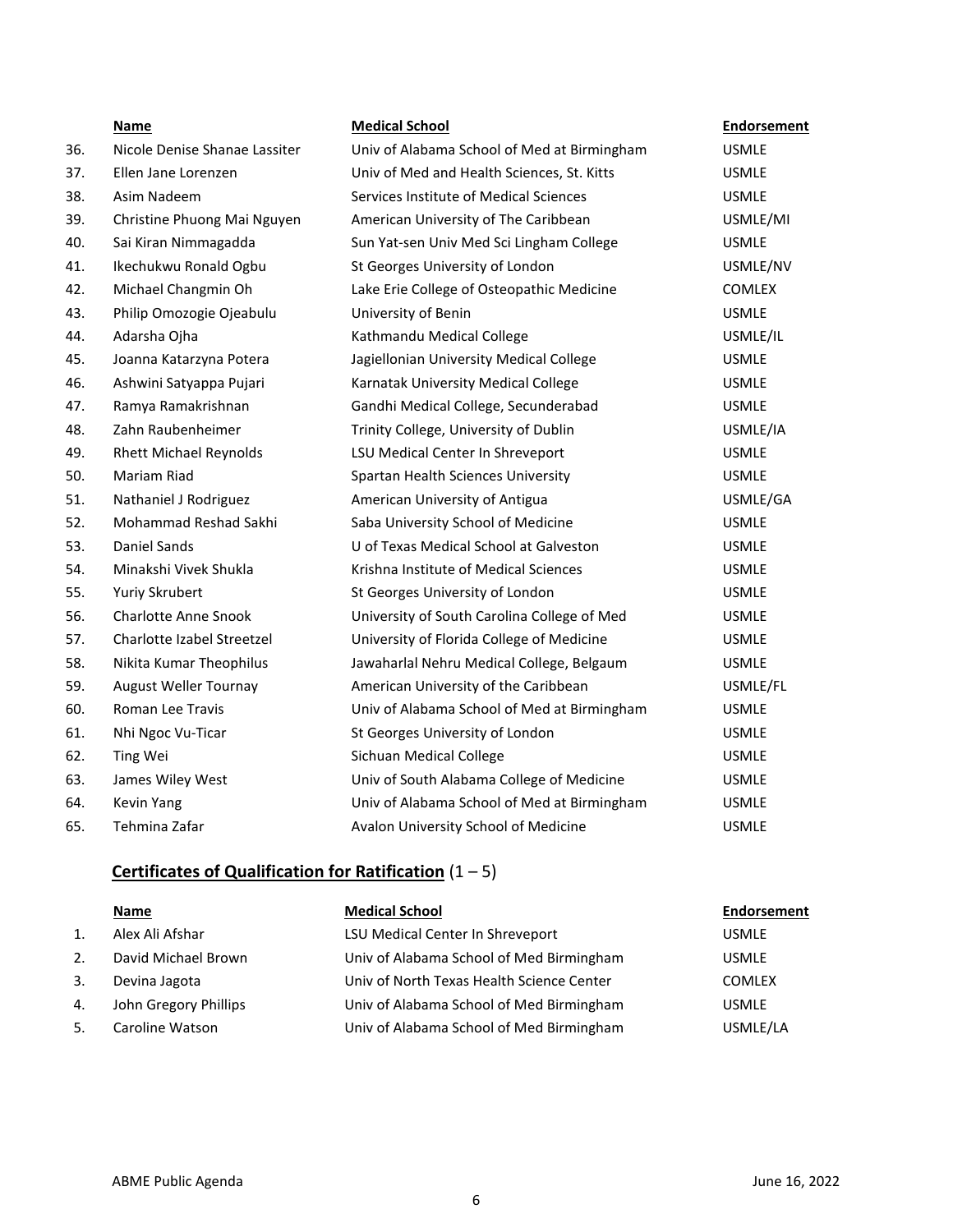# **ADVANCED PRACTICE PROVIDERS**

# **Advanced Practice Provider Protocols**

1. Insertion of Non-Tunneled Central Venous Line Insertion – Less than 14F

# **PHYSICIAN ASSISTANTS**

# **P.A. License Applicants** (1 – 9)

|    | Name                     | <b>School</b>           | <b>NCCPA</b> |
|----|--------------------------|-------------------------|--------------|
| 1. | Victor Englert, P.A.     | Samford                 | 1190419      |
| 2. | Margaret Freuchtel, P.A. | Duke University         | 1128578      |
| 3. | Clare Gargaro, P.A.      | University of Michigan  | 1107761      |
| 4. | Kathryn Guilbeau, P.A.   | <b>UAB</b>              | 1184749      |
| 5. | Artur Isakov, P.A.       | NY Downstate University | 1176897      |
| 6. | Terri McGuire, P.A.      | Duke University         | 1113252      |
| 7. | Giang Lam Le, P.A.       | Samford University      | 1190438      |
| 8. | Carina Song Lim, P.A.    | University of Maryland  | 1122106      |
| 9. | Bethany Zakrzewski, P.A. | D'Youville College      | 1161359      |

# **P.A. / A.A. Registration and Requests Within Protocol** (1 – 55)

|    | PA / Physician                                                                       | <b>Registration / Requests</b>                                                                              |
|----|--------------------------------------------------------------------------------------|-------------------------------------------------------------------------------------------------------------|
| 1. | Stacie Abruzzio, P.A.<br>Samuel McElwee, M.D.<br>Internal Medicine/Cardiology        | Registration                                                                                                |
| 2. | Judith Blake, P.A.<br>Grant Stone, D.O.<br>Physical Medicine and Rehabilitation      | <b>Additional Practice Site</b><br>Alabama Orthopedic Clinic, P.C.<br>75 Shell Street<br>Saraland, AL 36571 |
| 3. | Justin Brewer, P.A.<br>David Donahoe, M.D.<br>Orthopedic Surgery                     | <b>Additional Practice Site</b><br>Alabama Orthopedic Clinic, P.C.<br>75 Shell Street<br>Saraland, AL 36571 |
| 4. | Benjamin Douglas Brock, P.A.<br>Stephen James Hyde, M.D.<br><b>Internal Medicine</b> | Registration<br>Non-Biologic disease- modifying anti-rheumatic drugs<br>(DMARD <sub>s</sub> )               |
| 5. | Iris Veronica Carson, P.A.<br>Ferdinand Q. Alcaide, M.D.<br>Nephrology               | Registration                                                                                                |
| 6. | Megan Chapman, P.A.<br>Therese Medalle, M.D.<br><b>Emergency Medicine</b>            | Registration                                                                                                |
| 7. | Wendy Cornelius, P.A.<br>Trent Howard, D.O.<br>Cardiovascular/ Thoracic Surgery      | Registration                                                                                                |
| 8. | Courtney Couture, P.A.<br>Nicholas F. Voss, M.D.<br>Neurosurgery                     | Registration                                                                                                |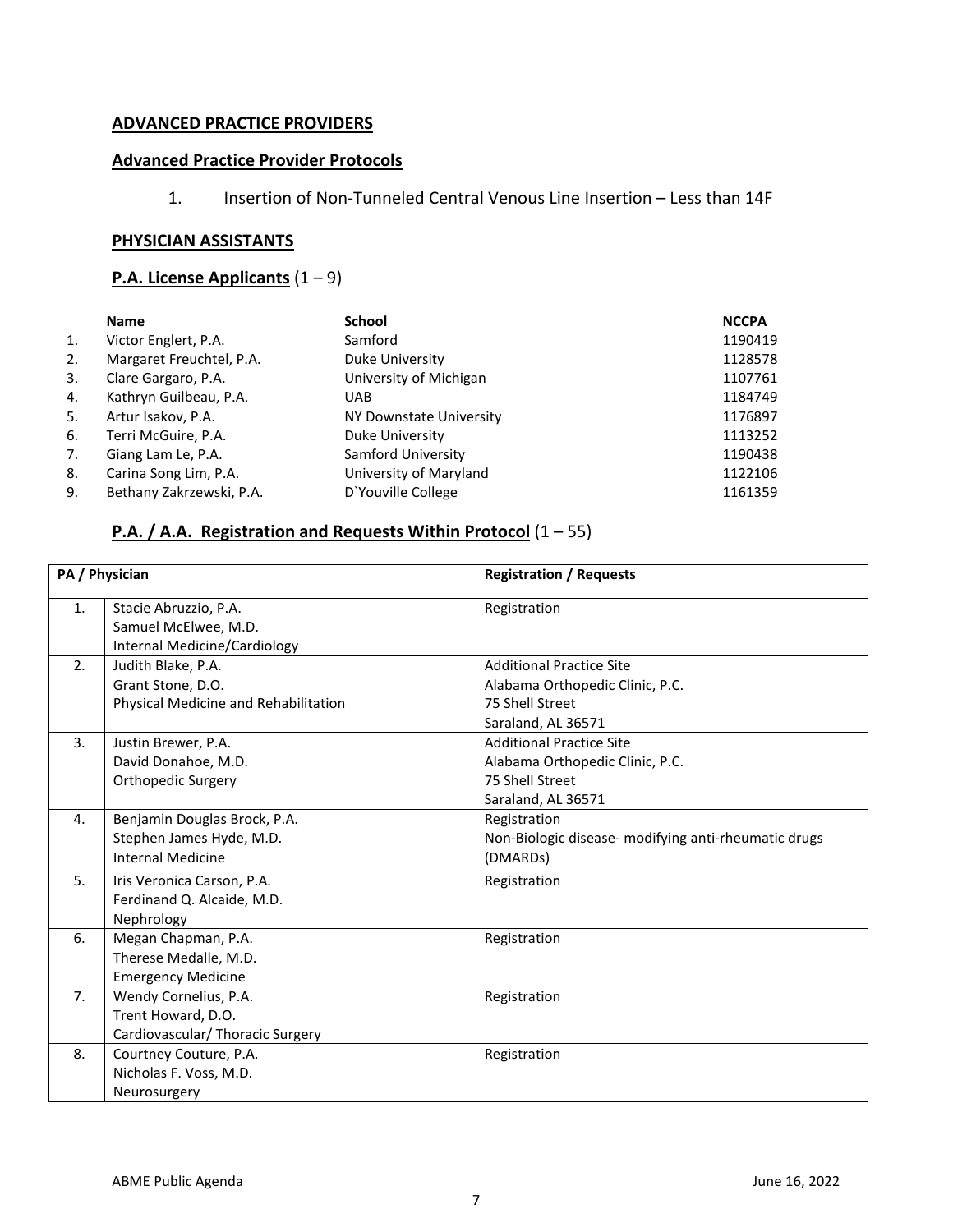| PA / Physician |                                                                                            | <b>Registration / Requests</b>                                                                                                                               |
|----------------|--------------------------------------------------------------------------------------------|--------------------------------------------------------------------------------------------------------------------------------------------------------------|
| 9.             | Karen Cox, P.A.<br>Grant Stone, D.O.<br>Physical Medicine and Rehabilitation               | <b>Additional Practice Site</b><br>Alabama Orthopedic Clinic, P.C.<br>75 Shell Street<br>Saraland, AL 36571                                                  |
| 10.            | Nhi Dai, P.A.<br>Jerry McLane, M.D.<br><b>Internal Medicine</b>                            | Registration<br><b>Remote Sites</b>                                                                                                                          |
| 11.            | Freddy Dillard, P.A.<br>Christopher Roney, M.D.<br>CC/ Internal Medicine/ Pulmonology      | Registration                                                                                                                                                 |
| 12.            | Zoe Ellen Fornberg, P.A.<br>Robert B. Buckingham, M.D.<br><b>Emergency Medicine</b>        | Registration                                                                                                                                                 |
| 13.            | Paula Sue Giamo, P.A.<br>Douglas Shirley Reynolds, M.D.<br><b>Family Medicine</b>          | Registration                                                                                                                                                 |
| 14.            | Foster S. Goff III, P.A.<br>Michael V. Do, M.D.<br>Vascular Surgery                        | Registration                                                                                                                                                 |
| 15.            | Allison Granger, P.A.<br>Shelley Ray, M.D.<br>Dermatology                                  | <b>Remote Site</b><br>Advanced Dermatology and Skin Specialists, A Forefront<br><b>Dermatology Practice</b><br>7596 Parkway Drive SE<br>Leeds, Alabama 35094 |
| 16.            | Natalia Beatriz Grenett, P.A.<br>Kenneth David Moore, M.D.<br>Orthopedic Surgery           | Registration                                                                                                                                                 |
| 17.            | Emily Anne Grimm, P.A.<br>Stanley Keith Lochridge, M.D.<br>Cardiovascular/Thoracic Surgery | Registration                                                                                                                                                 |
| 18.            | Leah Margaret Guarisco, P.A.<br>Christopher Thomas, M.D.<br><b>General Medicine</b>        | Registration<br><b>Remote Sites</b>                                                                                                                          |
| 19.            | Lindsey Page Guill, P.A.<br>Adeel Altaf Bodla, M.D.<br><b>Family Medicine</b>              | Registration                                                                                                                                                 |
| 20.            | Laura Harris, P.A.<br>Russell Hudgens, M.D.<br>Orthopedic Surgery                          | <b>Additional Practice Site</b><br>Alabama Orthopedic Clinic, P.C.<br>75 Shell Street<br>Saraland, AL 36571                                                  |
| 21.            | Whitney Huff, P.A.<br>Gregory Thomas, M.D.<br><b>Thoracic Surgery</b>                      | Approval of Supervised Practice<br><b>Critical Care Specialty Protocol:</b><br>Radial Artery Harvest (cardiac surgery only)                                  |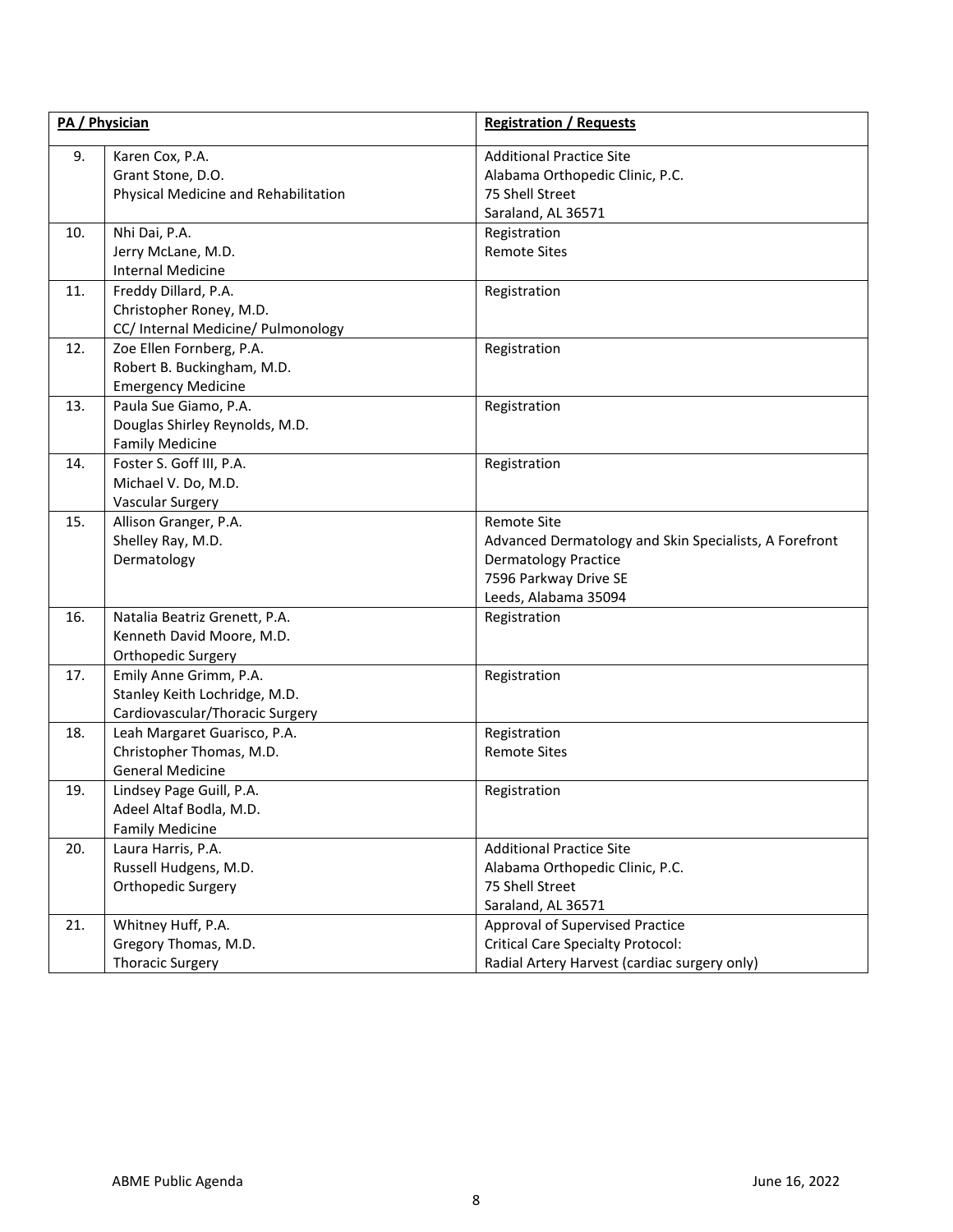| PA / Physician |                                                                                         | <b>Registration / Requests</b>                                                                                                                                                                                                                                    |
|----------------|-----------------------------------------------------------------------------------------|-------------------------------------------------------------------------------------------------------------------------------------------------------------------------------------------------------------------------------------------------------------------|
| 22.            | Artur Isakov, P.A.<br>Tony Adar, M.D.<br>Dermatology                                    | Registration<br>Antineoplastic Agents<br>Methotrexate<br>Non-Biologic disease- modifying anti-rheumatic drugs<br>(DMARDs)<br>Biologic or Biosimilar DMARDS and Anti-tumor necrosis<br>factor drugs (antiTNF)<br>Other Biologics or Biosimilar (excluding antiTNF) |
| 23.            | Julia Jackson, P.A.<br>Tim Revels, M.D.<br>Orthopedic Surgery                           | <b>Additional Practice Site</b><br>Alabama Orthopedic Clinic, P.C.<br>75 Shell Street<br>Saraland, AL 36571                                                                                                                                                       |
| 24.            | Phillip Augustus Jernigan, P.A.<br>Jeremy E. Lindley, D.O.<br><b>Emergency Medicine</b> | Registration                                                                                                                                                                                                                                                      |
| 25.            | Christopher Allen Jones, P.A.<br>Timothy Bassett, M.D.<br>Orthopedic Surgery            | Registration                                                                                                                                                                                                                                                      |
| 26.            | Brianne Elizabeth Kestler, P.A.<br>Mary Munn, M.D.<br>Obstetrician/Gynecology           | Registration<br>Methotrexate<br>Oxytocics<br>Non-Biologic disease- modifying anti-rheumatic drugs<br>(DMARDs)<br>Biologic or Biosimilar DMARDS and Anti-tumor necrosis<br>factor drugs (antiTNF)<br>Other Biologics or Biosimilar (excluding antiTNF)             |
| 27.            | Ross Garrett Key, P.A.<br>Matthew Barber, M.D.<br>Orthopedic Surgery                    | <b>Additional Practice Site</b><br>Mobile Infirmary<br>5 Mobile Infirmary Circle<br>Mobile, Alabama 36607<br>Approval of Supervised Practice<br><b>Orthopedic Specialty Protocol:</b><br>Knee Joint<br>Greater Trochanteric Bursa                                 |
| 28.            | Katherine Koshofer, P.A.<br>Adeel Bodla, M.D.<br><b>Family Medicine</b>                 | Registration                                                                                                                                                                                                                                                      |
| 29.            | Kristin Lewis Landham, P.A.<br>Douglas Reynolds, M.D.<br><b>Family Medicine</b>         | Registration                                                                                                                                                                                                                                                      |
| 30.            | Linda Langston, P.A.<br>DyJerlynn Copeland, M.D.<br><b>Family Medicine</b>              | Registration                                                                                                                                                                                                                                                      |
| 31.            | Ayla Lowery, P.A.<br>Douglas Anderson, M.D.<br>Surgery/Renal Transplants                | Modification of Formulary<br><b>Antineoplastic Agents</b>                                                                                                                                                                                                         |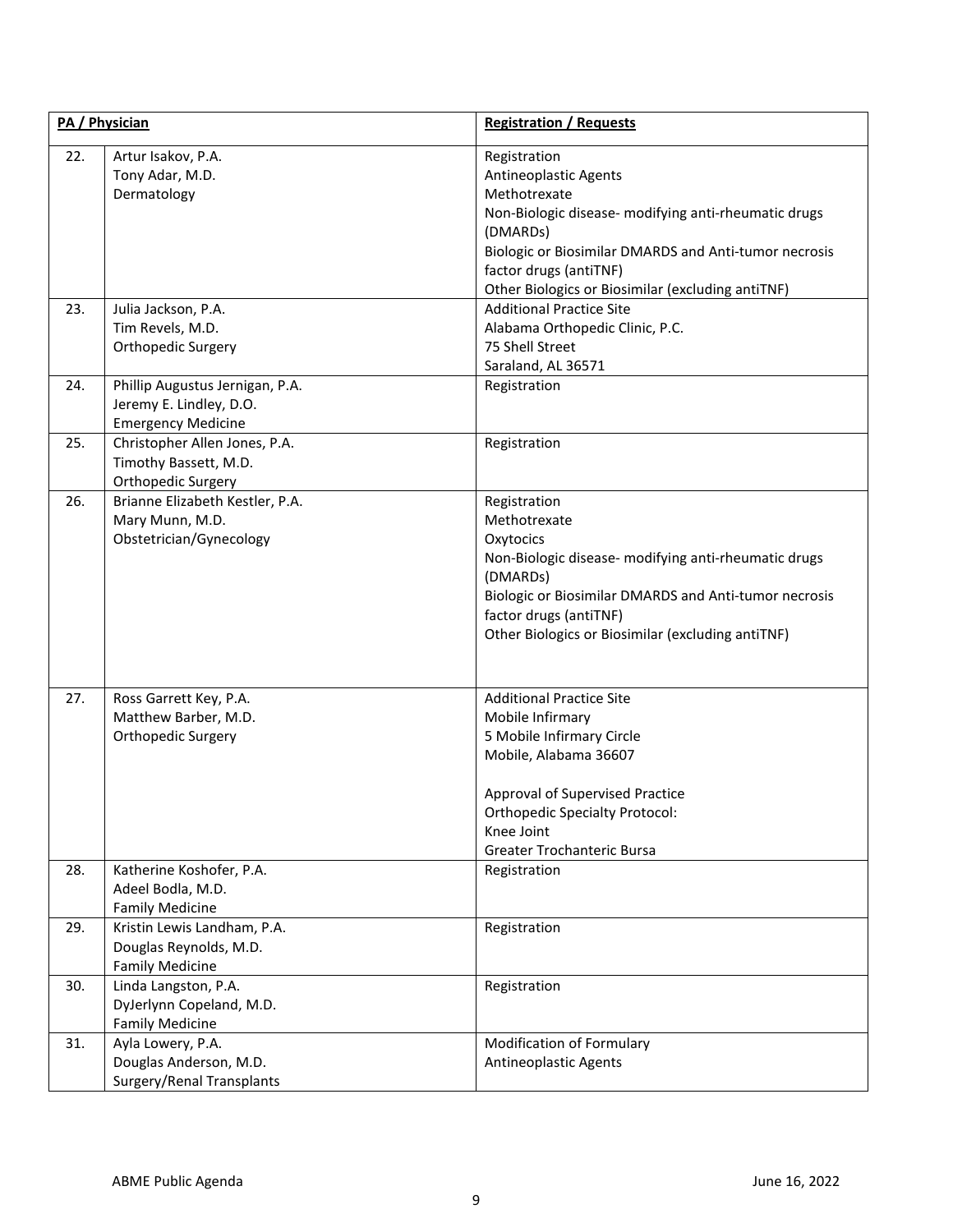| PA / Physician |                                                                                                             | <b>Registration / Requests</b>                                                                                        |  |
|----------------|-------------------------------------------------------------------------------------------------------------|-----------------------------------------------------------------------------------------------------------------------|--|
| 32.            | Morgan Lowry, P.A.<br>Daniel Schreeder, M.D.<br>Internal Medicine/ Medical Oncology                         | <b>Additional Practice Site</b><br><b>Oncology Specialties, PC</b><br>707 West Market Street<br>Athens, Alabama 35611 |  |
| 33.            | Elizabeth Sara Maddox, A.A.<br>Mark Edward Arnall, M.D.<br>Anesthesiology                                   | Registration                                                                                                          |  |
| 34.            | Lindsey Mangum, P.A.<br>James Lamb, M.D.<br>Neurology                                                       | Registration<br>Other Biologics or Biosimilar (excluding antiTNF)                                                     |  |
| 35.            | Krystal McCain, P.A.<br>Jeremy Allen, D.O.<br><b>Family Medicine</b>                                        | Registration<br><b>Remote Sites</b>                                                                                   |  |
| 36.            | Jennifer K. Mezick, P.A.<br>Andre McShan, II, M.D.<br><b>Occupational Medicine</b>                          | Registration                                                                                                          |  |
| 37.            | Molly Lynn Miller, P.A.<br>Constantine Burgan, M.D.<br>Radiology/ Diagnostic Radiology                      | Approval of Supervised Practice<br><b>Critical Care Specialty Protocol: Thoracentesis</b>                             |  |
| 38.            | Scott Morrison, P.A.<br>Matthew Barber, M.D.<br>Orthopedic Surgery                                          | <b>Additional Practice Site</b><br>Alabama Orthopedic Clinic, P.C.<br>75 Shell Street<br>Saraland, AL 36571           |  |
| 39.            | Christin Rowe, P.A.<br>Heather Haley, M.D.<br>Dermatology                                                   | Approval of Supervised Practice<br>Botulinum Toxin for Hyperhidrosis Protocol:<br>Axilla                              |  |
| 40.            | Carla Michell Schaaphok, P.A.<br>Frederick Michael Moss, M.D.<br>Radiology                                  | Registration<br><b>Remote Sites</b><br>Limited Protocol for Comprehensive Physician Exams                             |  |
| 41.            | Danna Self, P.A.<br>Hugh Thomas McElderry, Jr, M.D.<br>Internal Medicine/Clinical Cardiac Electrophysiology | Registration                                                                                                          |  |
| 42.            | Jennifer Lee Sellers, P.A.<br>Martin Rodriguez, M.D.<br>Internal Medicine/Infectious Disease                | Registration                                                                                                          |  |
| 43.            | Megan Elizabeth Smith, P.A.<br>Cheng W. Tao, M.D.<br><b>Neurological Surgery</b>                            | Registration<br>Remote site                                                                                           |  |
| 44.            | Valerie M. Smith, P.A.<br>Clara Chung, M.D.<br>Allergy/Immunology                                           | Registration<br>Other Biologics or Biosimilar (excluding antiTNF)                                                     |  |
| 45.            | Valerie M Smith, P.A.<br>Shikha Mehta, M.D.<br>Nephrology/Internal Medicine                                 | Registration<br><b>Antineoplastic Agents</b>                                                                          |  |
| 46.            | Caroline Elaine Stadler, P.A.<br>Eugene Willis Brabston III, M.D.<br>Orthopedic Surgery                     | Registration                                                                                                          |  |
| 47.            | Jacquelyn Thompson, P.A.<br>Matthew Pearson, M.D.<br><b>Neurological Surgery</b>                            | Registration<br>Antineoplastic Agents                                                                                 |  |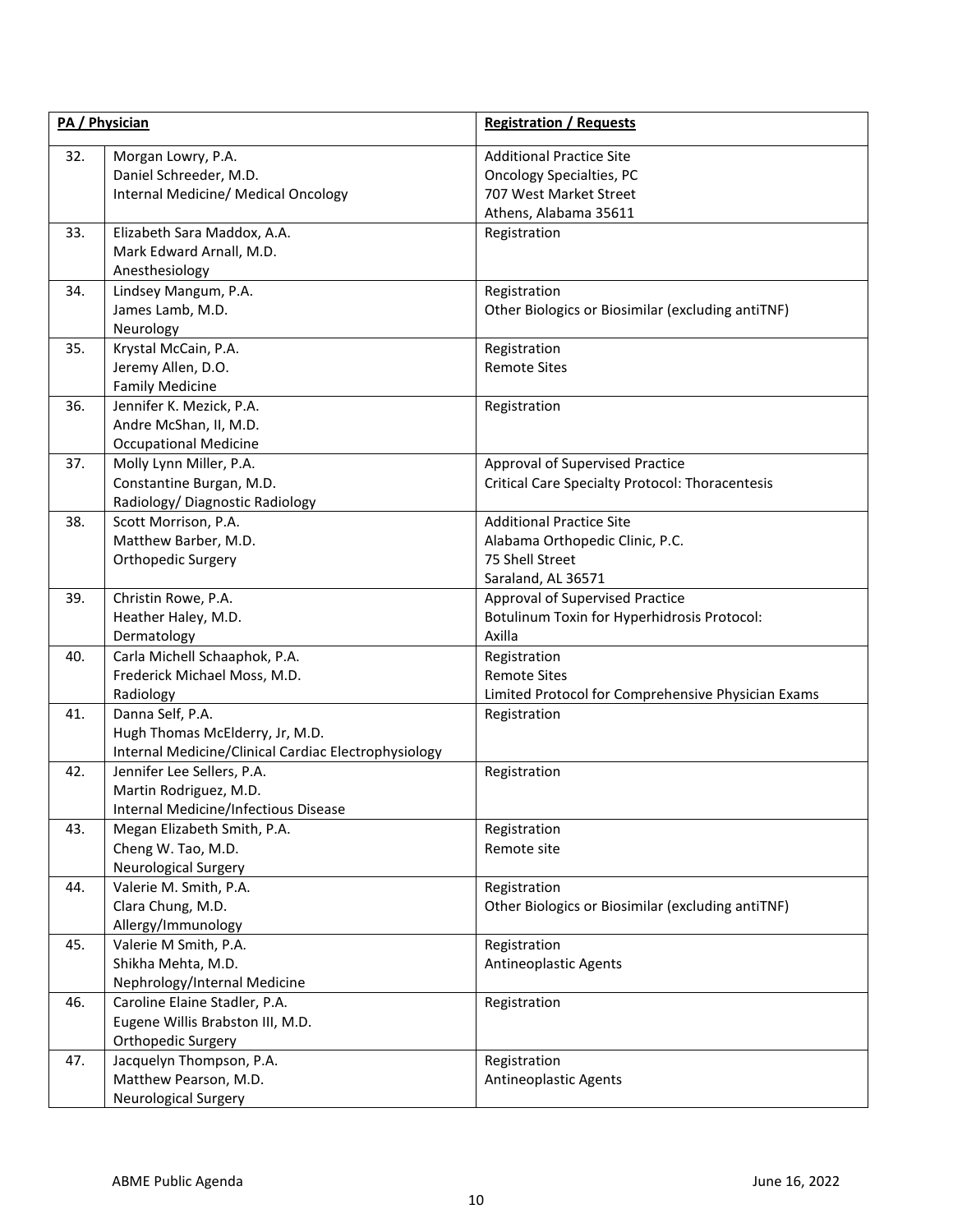|     | PA / Physician                                                                                 | <b>Registration / Requests</b>                                                                                |
|-----|------------------------------------------------------------------------------------------------|---------------------------------------------------------------------------------------------------------------|
| 48. | Timothy Christopher Treloar, P.A.<br>Robert Lewis Wilson Jr., M.D.<br>Cardiac/Thoracic Surgery | Registration                                                                                                  |
| 49. | Jamaal Upshaw, P.A.<br>Deanah Darnell Maxwell, M.D.<br><b>Family Medicine</b>                  | Registration<br>Methotrexate<br>Non-Biologic disease- modifying anti-rheumatic drugs<br>(DMARD <sub>s</sub> ) |
| 50. | Allen Veren, P.A.<br>Kendall Vague, M.D.<br>Orthopedic Surgery                                 | Registration                                                                                                  |
| 51. | Brent Wildberger, P.A.<br>Lewis Clinton Lyons III, M.D.<br>Vascular Surgery                    | Registration                                                                                                  |
| 52. | Alexander Louis Williams, P.A.<br>Nagendra Rao Thotakura, M.D.<br>Pediatrics                   | Registration<br><b>Remote Site</b>                                                                            |
| 53. | Audrey Rachel Williamson, P.A.<br>Firas Al Solaiman, M.D.<br>Internal Medicine/Cardiology      | Registration                                                                                                  |
| 54. | Cassie Woodall, P.A.<br>Omar Sanchez Villanueva, M.D.<br>Pediatrics                            | Registration                                                                                                  |
| 55. | Margaret Yeilding, P.A.<br>John Obert, M.D.<br><b>Emergency Medicine</b>                       | Registration                                                                                                  |

# **P.A. / A.A. Registration and Requests Outside Protocol**

| PA / Physician |                        | <b>Registration / Requests</b>                               |
|----------------|------------------------|--------------------------------------------------------------|
| 1.             | Leah Dogan, P.A.       | Request to train                                             |
|                | John Menard, M.D.      | Electrocautery of blood vessels in surgery using bovie or    |
|                | <b>Plastic Surgery</b> | bipolar cautery                                              |
| 2.             | Elizabeth Hayes, P.A.  | Registration                                                 |
|                | Ric Koler, D.O.        | Remote Site                                                  |
|                | <b>Family Medicine</b> | Methotrexate                                                 |
|                |                        | Non-Biologic disease- modifying anti-rheumatic drugs         |
|                |                        | (DMARDs)                                                     |
|                |                        | <b>Biologic or Biosimilar DMARDS and Anti-tumor necrosis</b> |
|                |                        | factor drugs (anti TNF)                                      |
|                |                        | Other Biologics or Biosimilar (excluding anti TNF)           |
| 3.             | Cang Nguyen, D.O.      | Request for waiver of the qualifications to supervise a      |
|                | Otolaryngology         | physician assistant                                          |
|                |                        |                                                              |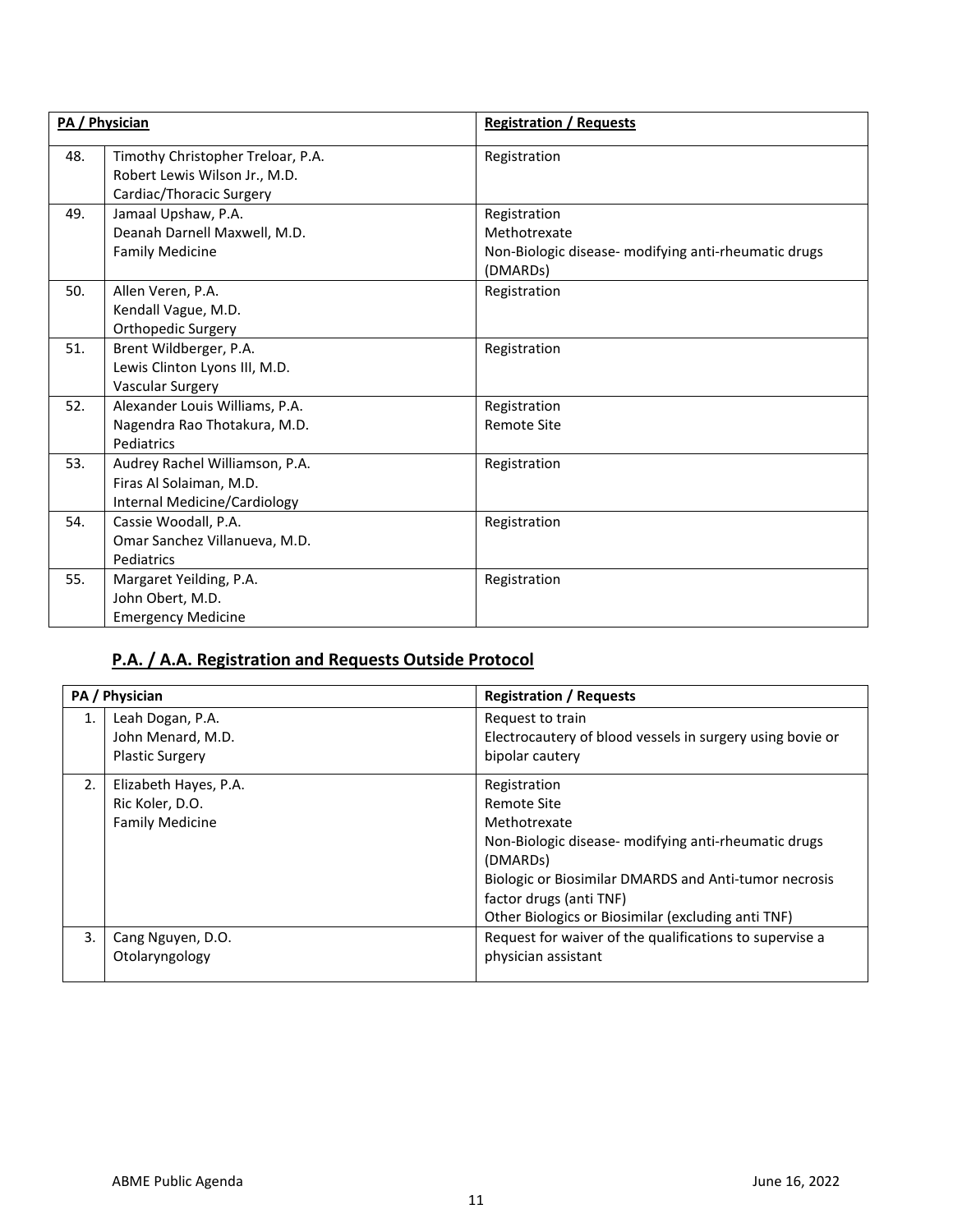# **ADVANCED PRACTICE NURSING**

## **Collaborative Practice Applicants**

- 1. Collaborative Practice Registration Applicants (1 375)
- 2. Collaborative Practice Modification Applicants  $(1 67)$
- 3. Limited Protocol Applicants  $(1 26)$

# **APN Miscellaneous Skills Requests Within Protocol** (1 – 30)

|    | Physician                                                             | <b>Physician Specialty</b>               | Request                                                                                                                                                                                                                                                                    |  |  |
|----|-----------------------------------------------------------------------|------------------------------------------|----------------------------------------------------------------------------------------------------------------------------------------------------------------------------------------------------------------------------------------------------------------------------|--|--|
|    | <b>CRNP</b>                                                           | <b>NP National Certification</b>         |                                                                                                                                                                                                                                                                            |  |  |
|    | <b>Request to Train or Transfer: Critical Care Specialty Protocol</b> |                                          |                                                                                                                                                                                                                                                                            |  |  |
| 1. | Puneet Aulakh, M.D.<br>Carmen Wagnon, CRNP                            | <b>Internal Medicine</b><br>AGAC-NP      | To transfer the previously approved request to train in the<br>Critical Care Specialty Protocol to include central venous line<br>insertion, internal jugular, and femoral, and arterial line<br>insertion, femoral.                                                       |  |  |
| 2. | Scott Bellot, M.D.<br>Jessica Cha, CRNP                               | <b>Critical Care Medicine</b><br>AGAC-NP | To transfer the previously approved skill and supervised practice<br>for Critical Care Specialty Protocol to include removal of pacing<br>wires, removal of mediastinal chest tubes, removal of<br>pulmonary artery catheters, and intra-aortic balloon pump<br>catheters. |  |  |
| 3. | Jonathan Black, M.D.<br>William Lemon, CRNP                           | Surgery<br>AGAC-NP                       | To transfer the previously approved skill and supervised<br>practice for Critical Care Specialty Protocol to include central<br>venous line insertion, internal jugular.                                                                                                   |  |  |
| 4. | Jonathan Black, M.D.<br>Whitney McNeil, CRNP                          | <b>General Surgery</b><br>AGAC-NP        | To train for skills in the Critical Care Specialty Protocol<br>including central venous line insertion internal jugular and<br>remove and replace over guidewire.                                                                                                          |  |  |
| 5. | Adam Kessler, D.O.<br>Adonis Goodwin, CRNP                            | <b>Emergency Medicine</b><br>AGAC-NP     | To transfer the previously approved request to train in the<br>Critical Care Specialty Protocol to include central venous line<br>insertion, internal jugular, and femoral, and arterial line<br>insertion, femoral.                                                       |  |  |
| 6. | Adam Kessler, D.O.<br>Courtney Speake, CRNP                           | <b>Emergency Medicine</b><br>AGAC-NP     | To transfer the previously approved request to train in the<br>Critical Care Specialty Protocol to include central venous line<br>insertion, internal jugular, and femoral, and arterial line<br>insertion, femoral.                                                       |  |  |
| 7. | Emily Mai, M.D.<br>Rachel Downing, CRNP                               | <b>Internal Medicine</b><br>AGAC-NP      | To train for Critical Care Specialty Protocol Catheter<br>Exemption-central venous line insertion-internal jugular and<br>femoral up to 13 Fr.                                                                                                                             |  |  |
|    |                                                                       |                                          | To transfer request to train for Critical Care Specialty Protocol:<br>Arterial line insertion- femoral.                                                                                                                                                                    |  |  |
|    |                                                                       |                                          | To transfer supervised practice for Critical Care Specialty<br>protocol: central venous line insertion-internal jugular.                                                                                                                                                   |  |  |
| 8. | Kamal Sharma, M.D.<br>Amanda Wood, CRNP                               | Pediatrics<br><b>FNP</b>                 | To train for skills in the Critical Care Specialty Protocol<br>including central venous line insertion femoral.                                                                                                                                                            |  |  |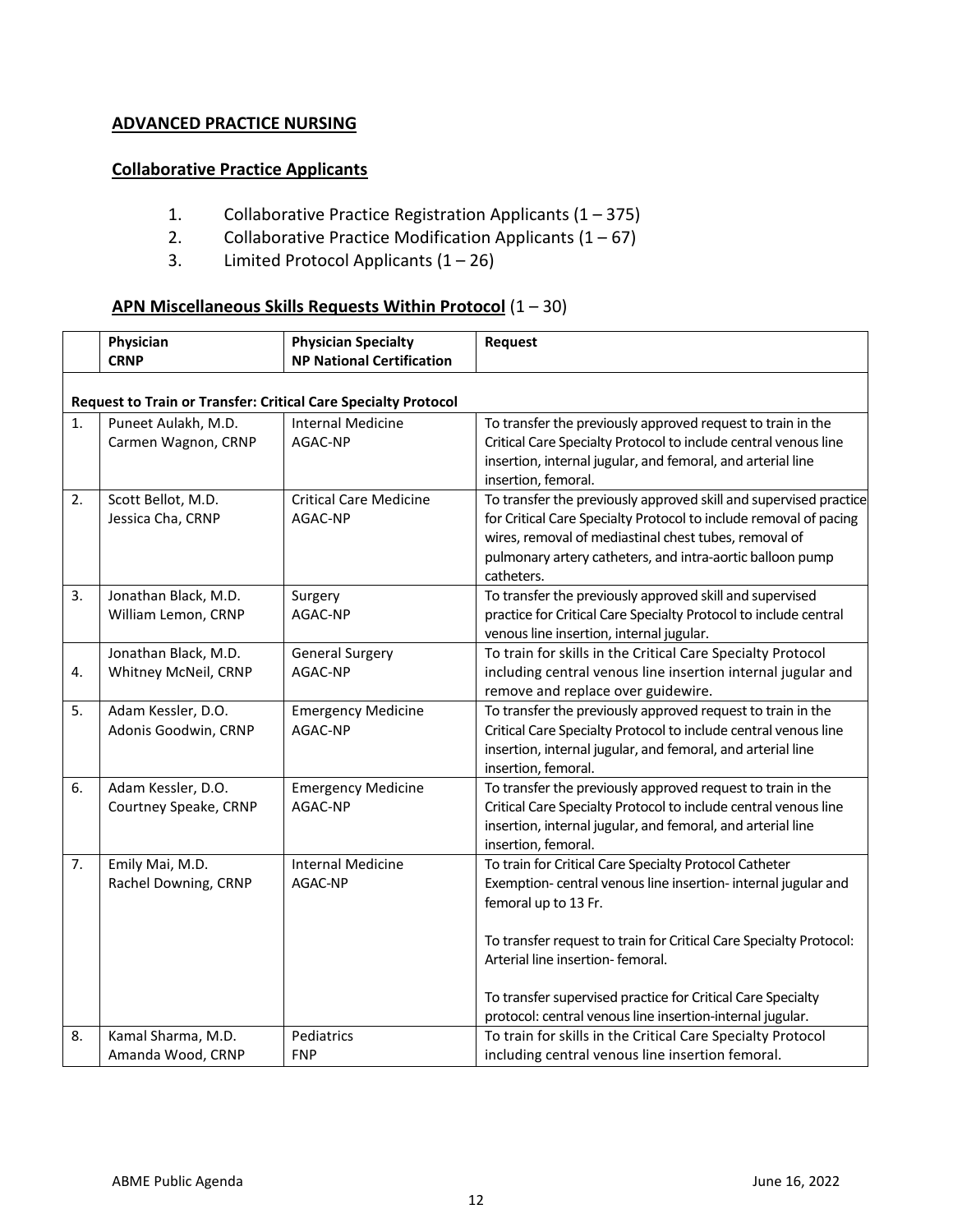|     | Physician<br><b>CRNP</b>                                    | <b>Physician Specialty</b><br><b>NP National Certification</b>   | Request                                                                                                             |  |
|-----|-------------------------------------------------------------|------------------------------------------------------------------|---------------------------------------------------------------------------------------------------------------------|--|
| 9.  | Wilfredo Vergara, M.D.                                      | Pediatrics                                                       | To train for skills in the Critical Care Specialty Protocol                                                         |  |
|     | Kory Mallett, CRNP                                          | Pediatric-NP/Pediatric                                           | including central venous line insertion internal jugular and                                                        |  |
|     |                                                             | <b>Acute Care-NP</b>                                             | femoral, and arterial line insertion femoral.                                                                       |  |
|     |                                                             |                                                                  |                                                                                                                     |  |
|     | Request to Train or Transfer: Orthopedic Specialty Protocol |                                                                  |                                                                                                                     |  |
| 10. | Scott Appell, M.D.                                          | Orthopedic Surgery                                               | To train for the skills in the orthopedic specialty protocol                                                        |  |
|     | Caitlin Handlan, CRNP                                       | AGAC-NP                                                          | including acromioclavicular joint; subacromial bursa;                                                               |  |
|     |                                                             |                                                                  | olecranon bursa; greater trochanteric bursa;                                                                        |  |
|     |                                                             |                                                                  | arthrocentesis/knee joint; and pes anserine.                                                                        |  |
| 11. | Mark Elkus, M.D.                                            | Orthopedic Surgery                                               | To transfer previously approved skill and supervised                                                                |  |
|     | Madison Teofilo, CRNP                                       | <b>FNP</b>                                                       | practice for Orthopedic Specialty Protocol including joint                                                          |  |
|     |                                                             |                                                                  | injections of acromioclavicular joint; subacromial bursa;                                                           |  |
|     |                                                             |                                                                  | olecranon bursa; greater trochanteric bursa;                                                                        |  |
|     |                                                             |                                                                  | arthrocentesis/knee joint; and pes anserine.                                                                        |  |
| 12. | Ronald Helms, M.D.                                          | <b>Family Medicine</b>                                           | To train for skills in the Orthopedic Specialty                                                                     |  |
|     | Holly Nichols, CRNP                                         | <b>FNP</b>                                                       | Protocol including acromioclavicular joint,                                                                         |  |
|     |                                                             |                                                                  | subacromial bursa, olecranon bursa, greater                                                                         |  |
|     |                                                             |                                                                  | trochanteric bursa, arthrocentesis/knee joint,                                                                      |  |
|     |                                                             |                                                                  | and pes anserine bursa.                                                                                             |  |
| 13. | John Marsella, M.D.                                         | Orthopedic Surgery                                               | To train for skills in the Orthopedic Specialty Protocol                                                            |  |
|     | Tyler Watkins, CRNP                                         | <b>FNP</b>                                                       | including greater trochanteric bursa and                                                                            |  |
|     |                                                             |                                                                  | arthrocentesis/knee joint.                                                                                          |  |
|     |                                                             |                                                                  |                                                                                                                     |  |
|     |                                                             |                                                                  |                                                                                                                     |  |
|     | <b>Request Approval: Supervised Practice</b>                |                                                                  |                                                                                                                     |  |
| 14. | Jason Cobb, M.D.                                            | Orthopedic Surgery<br><b>FNP</b>                                 | To Approve supervised practice for Orthopedic Specialty                                                             |  |
|     | Caleb Gray, CRNP                                            |                                                                  | Protocol to include subacromial bursa, greater trochanteric                                                         |  |
|     | Celia Fernandez, M.D.                                       | Internal                                                         | bursa, and arthrocentesis/knee joint                                                                                |  |
| 15. |                                                             |                                                                  | To Approve supervised practice for Orthopedic Specialty<br>Protocol to include acromioclavicular joint, subacromial |  |
|     | Jessica Jordan, CRNP                                        | Medicine/Rheumatology<br><b>FNP</b>                              |                                                                                                                     |  |
|     |                                                             |                                                                  | bursa, greater trochanteric bursa, arthrocentesis/knee<br>joint, and pes anserine bursa.                            |  |
| 16. | Joanna Joly, M.D.                                           | Cardiovascular                                                   | To Approve supervised practice for Critical Care Specialty                                                          |  |
|     | Natalie Vanderbleek,                                        | Disease/Internal Medicine                                        | Protocol including removal of mediastinal chest tubes.                                                              |  |
|     | <b>CRNP</b>                                                 |                                                                  |                                                                                                                     |  |
| 17. | John McDonald, M.D.                                         | <b>Obstetrics and Gynecology</b>                                 | To Approve supervised practice for colposcopy with                                                                  |  |
|     | Brooke Loveless-Yates,                                      | <b>FNP</b>                                                       | biopsy.                                                                                                             |  |
|     | <b>CRNP</b>                                                 |                                                                  |                                                                                                                     |  |
| 18. | Priya Prabhakaron, M.D.                                     | <b>Pediatric Critical Care</b>                                   | To Approve supervised practice for Critical Care Specialty                                                          |  |
|     | Jeremy Jordan, CRNP                                         | Medicine/Pediatrics                                              | Protocol including central venous line insertion, femoral.                                                          |  |
|     |                                                             | PAC-NP                                                           |                                                                                                                     |  |
|     |                                                             | Request to Train or Transfer Trigger Point Injections below T-12 |                                                                                                                     |  |
| 19. | Scott Boyken, M.D.                                          | <b>Family Medicine</b>                                           | To transfer previously approved skill and supervised                                                                |  |
|     | Jonathan Windham, CRNP                                      | <b>FNP</b>                                                       | practice to perform trigger point injections below T-12.                                                            |  |
| 20. | Gaylyn Horne, M.D.                                          | Anesthesiology/Pain                                              | To train to perform trigger point injections below T-12.                                                            |  |
|     | <b>Brittany Stokes, CRNP</b>                                | Management                                                       |                                                                                                                     |  |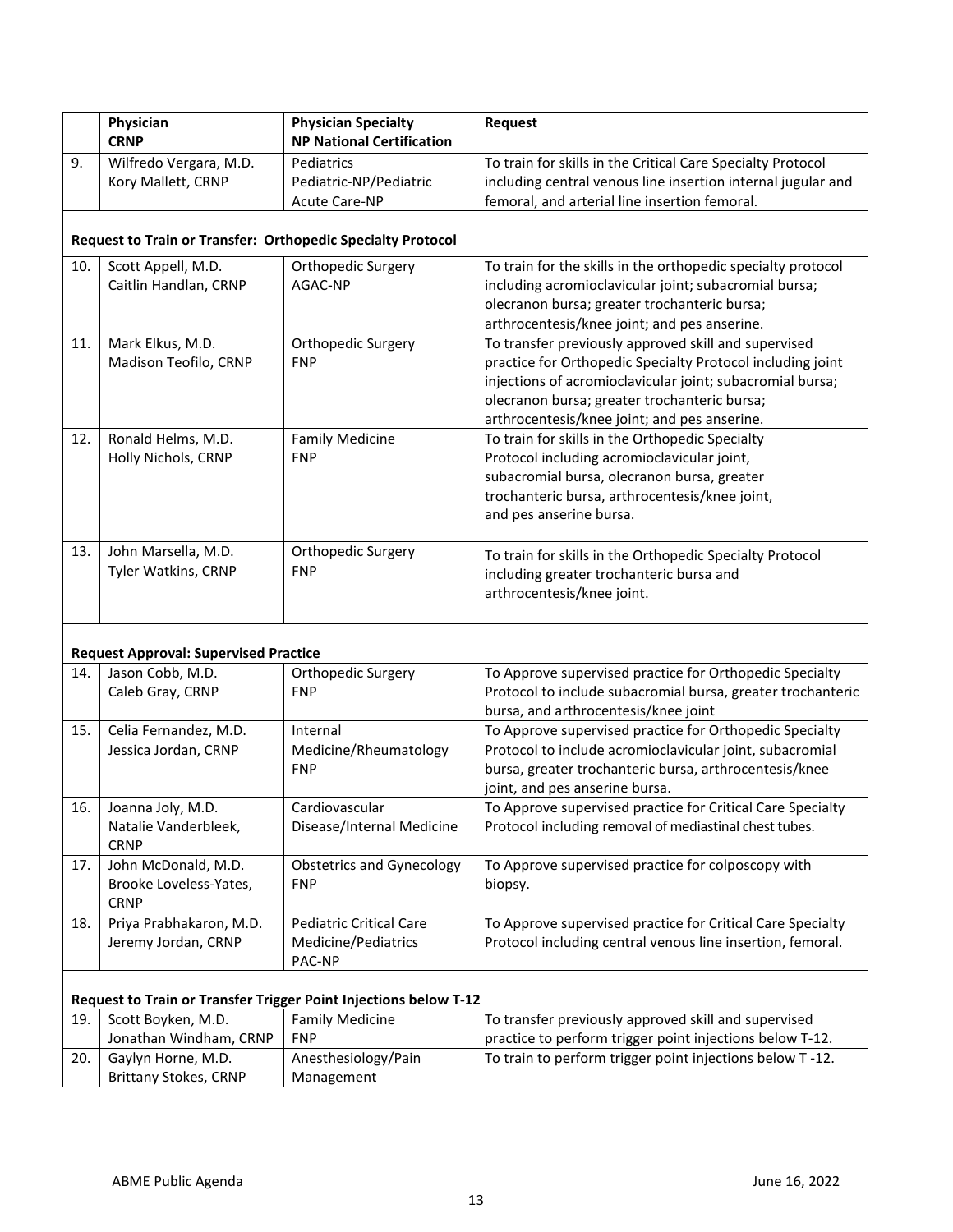|     | Physician<br><b>CRNP</b>                           | <b>Physician Specialty</b><br><b>NP National Certification</b> | Request                                                                                                                                                                                                           |
|-----|----------------------------------------------------|----------------------------------------------------------------|-------------------------------------------------------------------------------------------------------------------------------------------------------------------------------------------------------------------|
| 21. | Varun Rimmalapudi, M.D.<br>Diadema Barefield, CRNP | Anesthesiology<br><b>FNP</b>                                   | To train to perform trigger point injections below T-12.                                                                                                                                                          |
| 22. | Varun Rimmalapudi, M.D.<br>Regina Proffitt, CRNP   | Anesthesiology<br><b>FNP</b>                                   | To train to perform trigger point injections below T-12.                                                                                                                                                          |
| 23. | James Robeson, M.D.<br>Ashley Maddox, CRNP         | <b>Internal Medicine</b><br><b>FNP</b>                         | To train to perform trigger point injections below T-12.                                                                                                                                                          |
|     | <b>Miscellaneous Request</b>                       |                                                                |                                                                                                                                                                                                                   |
| 24. | Jon Binkerd, M.D.<br>Amy Weldon, CRNP              | <b>General Surgery</b><br><b>FNP</b>                           | To train to perform wound care and debridement and<br>conservative sharps debridement.                                                                                                                            |
| 25. | Stephen Chandler, M.D.<br>Rebecca Alexander, CRNP  | Otolaryngology<br><b>FNP</b>                                   | To train to perform Otolaryngology Skill for flexible<br>fiberoptic diagnostic laryngoscopy, Flexible<br>Nasopharyngoscopy, and Diagnostic Nasal Endoscopy<br>(flexible and rigid).                               |
| 26. | John Davis, M.D.<br>Stephanie Hill, CRNP           | Otolaryngology<br>AGAC-NP                                      | To transfer the previously approve Otolaryngology<br>Specialty Protocol and supervised practice to include<br>flexible laryngoscopy, flexible nasopharyngoscopy, and<br>diagnostic endoscopy; flexible and rigid. |
| 27. | Michael Digby, M.D.<br>Kendra Wright, CRNP         | Dermatology<br><b>FNP</b>                                      | To train to perform Ultra-Violet Therapy, maintenance,<br>and direction.                                                                                                                                          |
| 28. | Julie Harper, M.D.<br>Rebecca Edwards, CRNP        | Dermatology<br><b>FNP</b>                                      | To train to perform Hyperhidrosis Injections/Botulinum<br>Toxin Injections for the axillae.                                                                                                                       |
| 29. | Julie Harper, M.D.<br>Katie Tuck, CRNP             | Dermatology<br><b>FNP</b>                                      | To train to perform Hyperhidrosis Injections/Botulinum<br>Toxin Injections for the axillae.                                                                                                                       |
| 30. | Caleb Masterson, D.O.<br>Riley Rogers, CRNP        | Otolaryngology<br><b>FNP</b>                                   | To train to perform Otolaryngology Skill for flexible<br>fiberoptic diagnostic laryngoscopy/stroboscopy and<br>Diagnostic Nasal Endoscopy (flexible and rigid).                                                   |

# **APN Miscellaneous Skills Requests Outside Protocol** (1)

| Physician<br><b>CRNP</b>                   | <b>Physician Specialty</b><br><b>NP National Certification</b> | <b>Request</b>                                                                                                                                   |
|--------------------------------------------|----------------------------------------------------------------|--------------------------------------------------------------------------------------------------------------------------------------------------|
| Christopher Hope, M.D.<br>Jana Smith, CRNP | Psychiatry and Neurology<br>(Sleep Medicine)<br><b>FNP</b>     | To train for Interrogation and Programming of Hypoglossal<br>Nerve Stimulator and to supervise qualified technical staff<br>performing the skill |

# **APN and PA QACSC Applicants Within Protocol** (1 – 31)

- 1. Douglas Adams, M.D. Sand Controller and Tanya Thornton, CRNP
- 
- 3. Daniel Armistead, M.D. Jessica Vaughan, CRNP
- 4. Jason Clemons, M.D. Charles King, CRNP
- 5. Jason Clemons, M.D. Timothy Watkins, CRNP
- 6. Donald Cornelius, M.D. Whitnee Brown, CRNP
- 7. Lance Dyess, M.D. Valerie Cobb, CRNP
- 
- 
- 

## **Physician: CRNP/ CNM/ PA:**

2. Gary Allen, D.O. Chelsie Yellman, CRNP 8. Mark Elkus, M.D. Mathematic CRNP Madison Teofilo, CRNP 9. Roddie Gantt, M.D. **Ashley Tomlin, CRNP** 10. Enrico Gaspar, M.D.. **Accord 10. Intervallation Contract Castle Castle Castle Castle Accord Castle Castle A**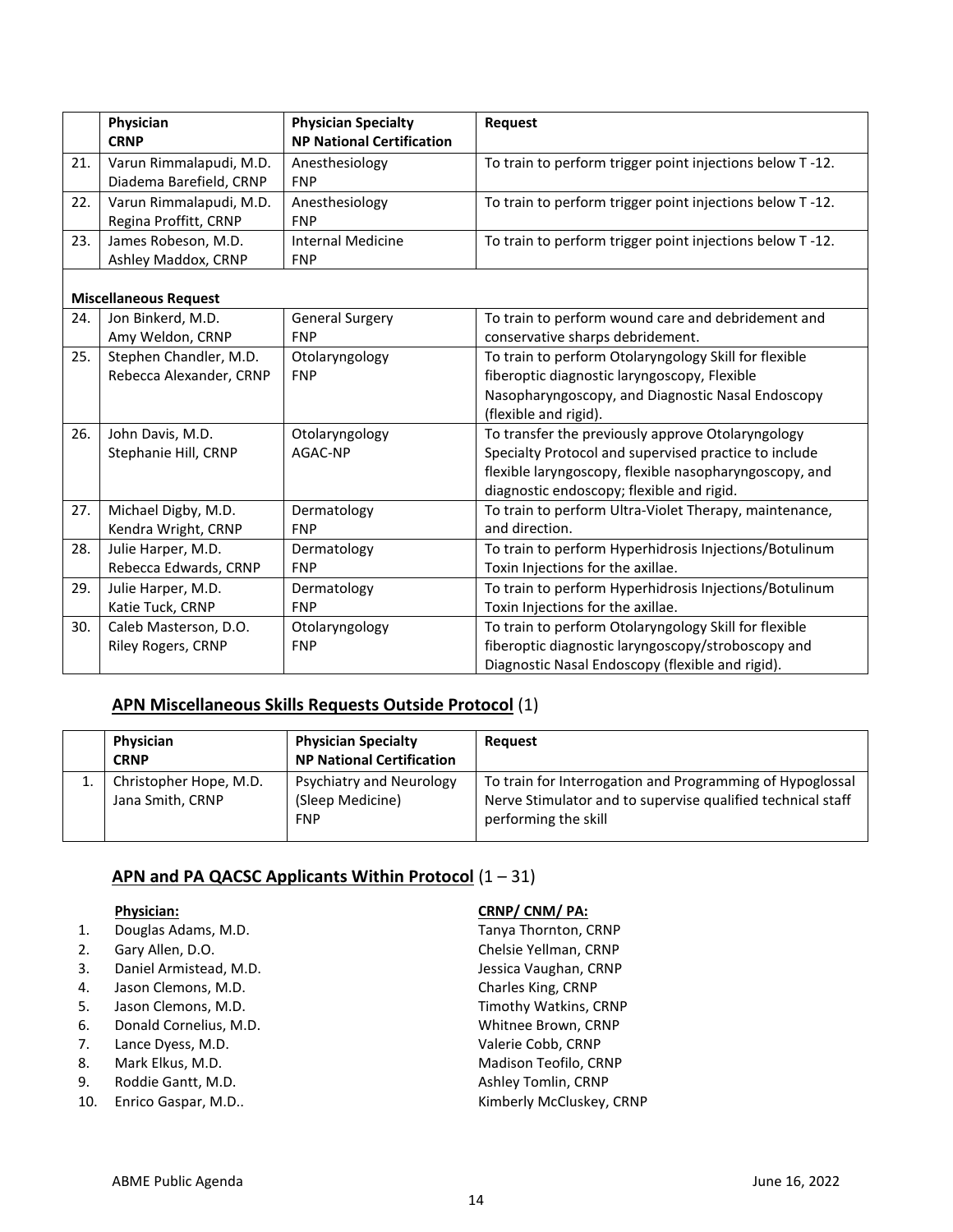|     | <b>Physician:</b>       | <u>CRNP/ CNM/ PA:</u>  |
|-----|-------------------------|------------------------|
| 11. | Susana Guzman, M.D.     | Tanya Thornton, CRNP   |
| 12. | Jack Heath, M.D.        | Joshua Nelson, CRNP    |
| 13. | Alison Heaton, M.D.     | Catherine Barton, CRNP |
| 14. | Brian Heller, M.D.      | Alicia Land, CRNP      |
| 15. | William Hudson, M.D.    | Anna Reynolds, CRNP    |
| 16. | Stephen Jones, M.D.     | Libby Turnipseed, CRNP |
| 17. | Robert Knowling, M.D.   | Katherine Parker, CRNP |
| 18. | Sara Koziol, M.D.       | Connie Jones, CRNP     |
| 19. | Emily Lazenby, M.D.     | Heather Brewer, CRNP   |
| 20. | Francis Long, M.D.      | Julie Archer, CRNP     |
| 21. | Keisha Lowther, M.D.    | Abra Richardson, CRNP  |
| 22. | John Lucke, M.D.        | Ashley Lusk, CRNP      |
| 23. | Therese Medalle, M.D.   | Peter Blankenhorn, CRN |
| 24. | Tanikqua Moore, M.D.    | Yaleshia Taylor, CRNP  |
| 25. | Jay Pohl, M.D.          | Haley Stuart, CRNP     |
| 26. | Carlton Randleman, M.D. | Jamie Fisher, CRNP     |
| 27. | Thomas Weida, M.D.      | Angela Hammond, CRNI   |
| 28. | Jennifer White, M.D.    | Haley Harding, CRNP    |
| 29. | William Lawrence, D.O.  | Adam Simpson, P.A.     |
| 30. | Laura Lishman, M.D.     | Katlyn Norris, P.A.    |

31. Kendall Vague, M.D. **Allen Veren, P.A.** Allen Veren, P.A.

orn, CRNP nd, CRNP<br>CRNP

#### **APN and PA Limited Purpose Schedule II Permit Requests Within Protocol** (1 – 14)

| Physician / APN / Specialty |                                                       | <b>Formulary Request</b>        |
|-----------------------------|-------------------------------------------------------|---------------------------------|
|                             |                                                       |                                 |
| 1.                          | Nicole Angel, M.D.                                    | <b>Hydrocodone Combinations</b> |
|                             | Jessica Fuqua, CRNP                                   | Hydrocodone Cough Preps         |
|                             | Physician Specialty: Medical Oncology                 | Morphine Sulfate IR             |
|                             | NP Specialty: Family NP                               | Oxycodone IR                    |
|                             | Site Southern Cancer Center                           | Fentanyl LA Patch               |
|                             |                                                       | Hydrocodone ER/LA               |
|                             |                                                       | Hydromorphone                   |
|                             |                                                       | Morphine Sulfate LA             |
|                             |                                                       | Oxycodone LA                    |
|                             |                                                       | Oxymorphone LA                  |
| 2.                          | Donald Cornelius, M.D.                                | <b>ADHD Medications</b>         |
|                             | Whitnee Brown, CRNP                                   |                                 |
|                             | Physician Specialty: Psychiatry                       |                                 |
|                             | NP Specialty: Family NP/ Psychiatric Mental Health NP |                                 |
| 3.                          | Emily Jones, M.D.                                     | <b>ADHD Medications</b>         |
|                             | Madeline Eidson, CRNP                                 | <b>Hydrocodone Combinations</b> |
|                             | Physician Specialty: Family Medicine                  | Hydrocodone Cough Preps         |
|                             | NP Specialty: Family NP                               | Oxycodone IR                    |
| 4.                          | Stephen F. Jones, M.D.                                | <b>Hydrocodone Combinations</b> |
|                             | Libby Turnipseed, CRNP                                | Morphine Sulfate IR             |
|                             | Physician Specialty: Pain Medicine                    | Oxycodone IR                    |
|                             | NP Specialty: Family NP                               | Tapentadol                      |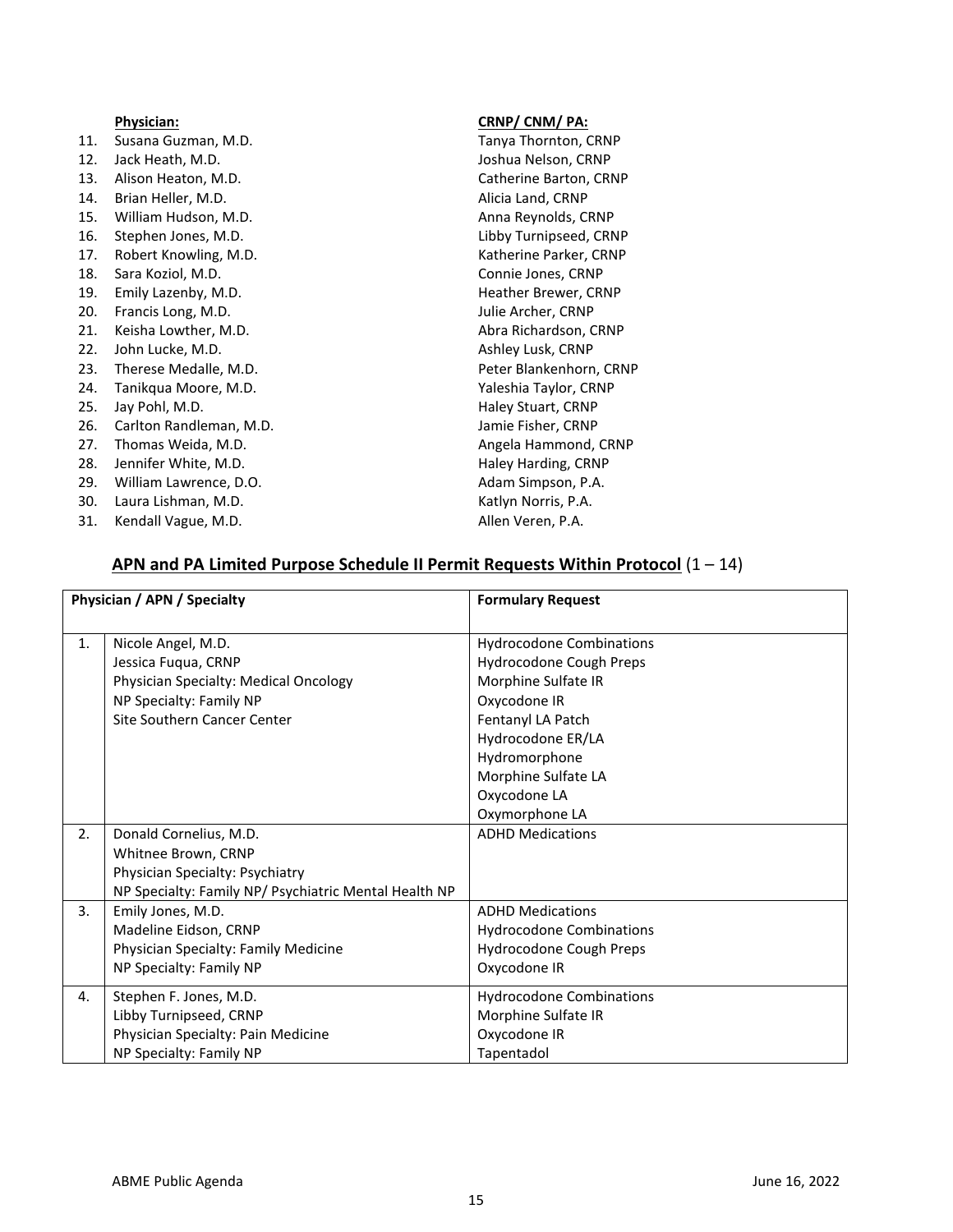|     | Physician / APN / Specialty                                                                                                                                                                           | <b>Formulary Request</b>                                                                                                                                                                                                                                    |
|-----|-------------------------------------------------------------------------------------------------------------------------------------------------------------------------------------------------------|-------------------------------------------------------------------------------------------------------------------------------------------------------------------------------------------------------------------------------------------------------------|
| 5.  | C. Daniel Kingsley, M.D.<br>Brandi Creel, CRNP<br>Physician Specialty: Hematology; Medical Oncology<br>NP Specialty: Acute Care NP<br>Site: Helen Keller Hospital and North Alabama Medical<br>Center | <b>Hydrocodone Combinations</b><br>Hydrocodone Cough Preps<br>Morphine Sulfate IR<br>Oxycodone IR<br>Tapentadol<br>Fentanyl LA Patch<br>Hydrocodone ER/LA<br>Hydromorphone<br>Morphine Sulfate LA<br>Oxycodone LA<br>Oxymorphone LA<br><b>Tapentadol ER</b> |
| 6.  | C. Daniel Kingsley, M.D.<br>Sherri Richardson, CRNP<br>Physician Specialty: Hematology; Medical Oncology<br>NP Specialty: Adult NP<br>Site: Helen Keller Hospital and North Alabama Medical<br>Center | <b>Hydrocodone Combinations</b><br>Hydrocodone Cough Preps<br>Morphine Sulfate IR<br>Oxycodone IR<br>Tapentadol<br>Fentanyl LA Patch<br>Hydrocodone ER/LA<br>Hydromorphone<br>Morphine Sulfate LA<br>Oxycodone LA<br>Oxymorphone LA<br><b>Tapentadol ER</b> |
| 7.  | Francis Long, M.D.<br>Julie Archer, CRNP<br>Physician Specialty: Otolaryngology<br>NP Specialty: Family NP                                                                                            | <b>Hydrocodone Combinations</b><br>Hydrocodone Cough Preps                                                                                                                                                                                                  |
| 8.  | Jesse Martinez, Jr., M.D.<br>Treva Reeves, CRNP<br>Physician Specialty: Psychiatry<br>NP Specialty: Pediatric Acute Care NP                                                                           | <b>ADHD Medications</b>                                                                                                                                                                                                                                     |
| 9.  | Howard McVeigh, M.D.<br>Ivonne Joiner, CRNP<br>Physician Specialty: Emergency/ Urgent Care/ Family<br>Medicine-provide primary care<br>NP Specialty: Family NP                                        | <b>ADHD Medications</b><br><b>Hydrocodone Combinations</b><br>Hydrocodone Cough Preps                                                                                                                                                                       |
| 10. | Howard McVeigh, M.D.<br>Kimberly Buckalew, CRNP<br>Physician Specialty: Emergency/ Urgent Care/ Family<br>Medicine-provide primary care<br>NP Specialty: Family NP                                    | <b>ADHD Medications</b><br><b>Hydrocodone Combinations</b><br>Hydrocodone Cough Preps                                                                                                                                                                       |
| 11. | Thomas A. Page, M.D.<br>Christina Godfrey, CRNP<br>Physician Specialty: Family Medicine<br>NP Specialty: Family NP                                                                                    | <b>ADHD Medications</b><br><b>Hydrocodone Combinations</b><br>Oxycodone IR                                                                                                                                                                                  |
| 12. | Carlton Randleman, M.D.<br>Jamie Fisher, CRNP<br>Physician Specialty: Surgery/ Vascular Surgery<br>NP Specialty: Adult-Gerontological Primary Care NP                                                 | <b>Hydrocodone Combinations</b><br>Oxycodone IR                                                                                                                                                                                                             |